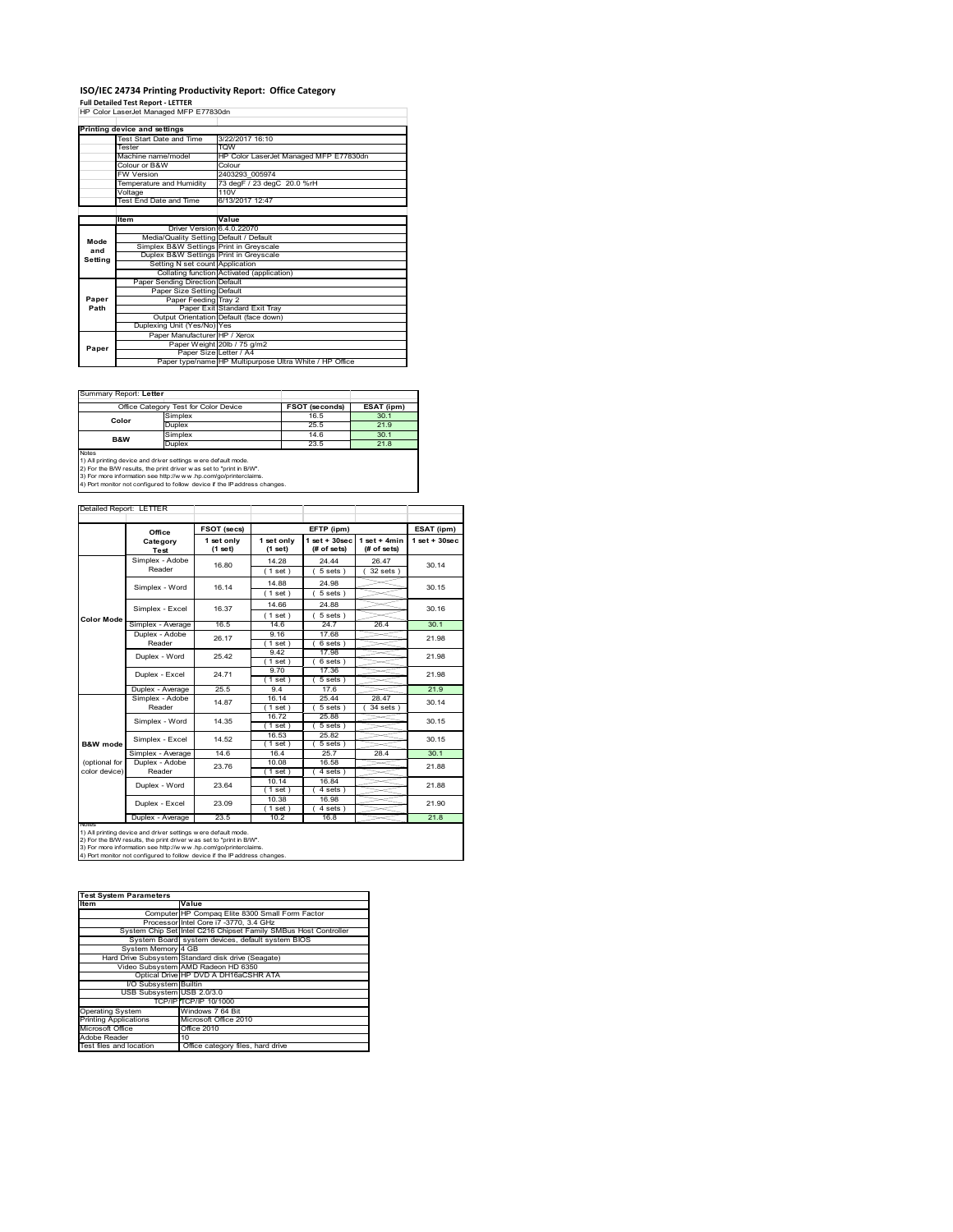# **ISO/IEC 24734 Printing Productivity Report: Office Category Full Detailed Test Report ‐ A4** HP Color LaserJet Managed MFP E77830dn

|         | HP Color LaserJet Manaded MFP E77830dh  |                                                         |  |  |
|---------|-----------------------------------------|---------------------------------------------------------|--|--|
|         |                                         |                                                         |  |  |
|         | Printing device and settings            |                                                         |  |  |
|         | Test Start Date and Time                | 3/22/2017 16:10                                         |  |  |
|         | Tester                                  | <b>WOT</b>                                              |  |  |
|         | Machine name/model                      | HP Color LaserJet Managed MFP E77830dn                  |  |  |
|         | Colour or B&W                           | Colour                                                  |  |  |
|         | <b>FW Version</b>                       | 2403293 005974                                          |  |  |
|         | Temperature and Humidity                | 73 degF / 23 degC 20.0 %rH                              |  |  |
|         | Voltage                                 | 110V                                                    |  |  |
|         | Test End Date and Time                  | 6/13/2017 12:47                                         |  |  |
|         |                                         |                                                         |  |  |
|         | Item                                    | Value                                                   |  |  |
|         | Driver Version 6.4.0.22070              |                                                         |  |  |
| Mode    | Media/Quality Setting Default / Default |                                                         |  |  |
| and     | Simplex B&W Settings Print in Greyscale |                                                         |  |  |
| Setting | Duplex B&W Settings Print in Greyscale  |                                                         |  |  |
|         | Setting N set count Application         |                                                         |  |  |
|         |                                         | Collating function Activated (application)              |  |  |
|         | Paper Sending Direction Default         |                                                         |  |  |
|         | Paper Size Setting Default              |                                                         |  |  |
| Paper   | Paper Feeding Tray 2                    |                                                         |  |  |
| Path    |                                         | Paper Exit Standard Exit Tray                           |  |  |
|         |                                         | Output Orientation Default (face down)                  |  |  |
|         | Duplexing Unit (Yes/No) Yes             |                                                         |  |  |
|         | Paper Manufacturer HP / Xerox           |                                                         |  |  |
| Paper   |                                         | Paper Weight 20lb / 75 g/m2                             |  |  |
|         |                                         | Paper Size Letter / A4                                  |  |  |
|         |                                         | Paper type/name HP Multipurpose Ultra White / HP Office |  |  |

Summary Report: **A4**

| Office Category Test for Color Device |         | <b>FSOT (seconds)</b> | ESAT (ipm) |
|---------------------------------------|---------|-----------------------|------------|
| Colour                                | Simplex | 16.5                  | 30.1       |
|                                       | Duplex  | 25.9                  | 22.0       |
| <b>B&amp;W</b>                        | Simplex | 15.3                  | 30.1       |
|                                       | Duplex  | 23.4                  | 21.9       |
| Notes                                 |         |                       |            |

Notes<br>1) All printing device and driver settings w ere default mode.<br>2) For the B/W results, the print driver was set to "print in B/W".<br>3) For more information see http://www.hp.com/go/printerclaims.<br>4) Por more informati

| Detailed Report: A4            |                           |                       |                         |                                   |                               |                   |
|--------------------------------|---------------------------|-----------------------|-------------------------|-----------------------------------|-------------------------------|-------------------|
|                                | Office                    | FSOT (secs)           |                         | EFTP (ipm)                        |                               | ESAT (ipm)        |
|                                | Category<br>Test          | 1 set only<br>(1 set) | 1 set only<br>$(1$ set) | $1$ set + $30$ sec<br>(# of sets) | $1$ set + 4min<br>(# of sets) | $1$ set $+30$ sec |
|                                | Simplex - Adobe<br>Reader | 16.76                 | 14.31<br>$1$ set)       | 24.42<br>$5 sets$ )               | 27.19<br>$34$ sets            | 30.15             |
|                                | Simplex - Word            | 16.23                 | 14.79                   | 25.05<br>$5 sets$ )               |                               | 30.14             |
| Colour                         | Simplex - Excel           | 16.25                 | $1$ set)<br>14.77       | 24.93                             |                               | 30.15             |
| Mode                           | Simplex - Average         | 16.5                  | (1 set)<br>146          | 5 sets)<br>24.8                   | 27.1                          | 30.1              |
|                                | Duplex - Adobe<br>Reader  | 26.60                 | 9.02<br>$1$ set)        | 16.04<br>$4 sets$ )               |                               | 22.08             |
|                                | Duplex - Word             | 26.01                 | 9.22<br>$1$ set)        | 16.44<br>4 sets)                  |                               | 22.06             |
|                                | Duplex - Excel            | 25.09                 | 9.56<br>$1$ set $)$     | 16.40<br>4 sets 1                 |                               | 22.06             |
|                                | Duplex - Average          | 25.9                  | 92                      | 16.2                              |                               | 22.0              |
|                                | Simplex - Adobe<br>Reader | 14.94                 | 16.06<br>$1$ set)       | 25.35<br>$5 sets$ )               | 29.03<br>$34$ sets $)$        | 30.15             |
|                                | Simplex - Word            | 14.61                 | 16.43<br>$1$ set $)$    | 25.94<br>$5 sets$ )               |                               | 30.14             |
| B&W mode                       | Simplex - Excel           | 16.23                 | 14.78<br>$1$ set $)$    | 25.75<br>$5 sets$ )               |                               | 30.15             |
|                                | Simplex - Average         | 15.3                  | 15.7                    | 25.6                              | 29.0                          | 30.1              |
| (optional for<br>color device) | Duplex - Adobe<br>Reader  | 23.66                 | 10.12<br>$1$ set)       | 16.60<br>$4 sets$ )               |                               | 21.96             |
|                                | Duplex - Word             | 23.05                 | 10.40<br>$1$ set)       | 16.88<br>4 sets)                  |                               | 21.96             |
|                                | Duplex - Excel            | 23.30                 | 10.28<br>$1$ set)       | 16.82<br>4 sets)                  |                               | 21.96             |
| <b>INOTES</b>                  | Duplex - Average          | 23.4                  | 10.2                    | 16.7                              |                               | 21.9              |

notes<br>1) All printing device and driver settings w ere default mode.<br>2) For the B/W results, the print driver was set to "print in B/W".<br>3) For more information see http://www.vhp.com/go/printerclaims.<br>4) For more informat

| <b>Test System Parameters</b> |                                                                 |  |  |  |  |
|-------------------------------|-----------------------------------------------------------------|--|--|--|--|
| <b>Item</b>                   | Value                                                           |  |  |  |  |
|                               | Computer HP Compaq Elite 8300 Small Form Factor                 |  |  |  |  |
|                               | Processor Intel Core i7 -3770, 3.4 GHz                          |  |  |  |  |
|                               | System Chip Set Intel C216 Chipset Family SMBus Host Controller |  |  |  |  |
|                               | System Board system devices, default system BIOS                |  |  |  |  |
| System Memory 4 GB            |                                                                 |  |  |  |  |
|                               | Hard Drive Subsystem Standard disk drive (Seagate)              |  |  |  |  |
|                               | Video Subsystem AMD Radeon HD 6350                              |  |  |  |  |
|                               | Optical Drive HP DVD A DH16aCSHR ATA                            |  |  |  |  |
| I/O Subsystem Builtin         |                                                                 |  |  |  |  |
| USB Subsystem USB 2.0/3.0     |                                                                 |  |  |  |  |
|                               | TCP/IPITCP/IP 10/1000                                           |  |  |  |  |
| <b>Operating System</b>       | Windows 7 64 Bit                                                |  |  |  |  |
| <b>Printing Applications</b>  | Microsoft Office 2010                                           |  |  |  |  |
| Microsoft Office              | Office 2010                                                     |  |  |  |  |
| Adobe Reader                  | 10                                                              |  |  |  |  |
| Test files and location       | Office category files, hard drive                               |  |  |  |  |
|                               |                                                                 |  |  |  |  |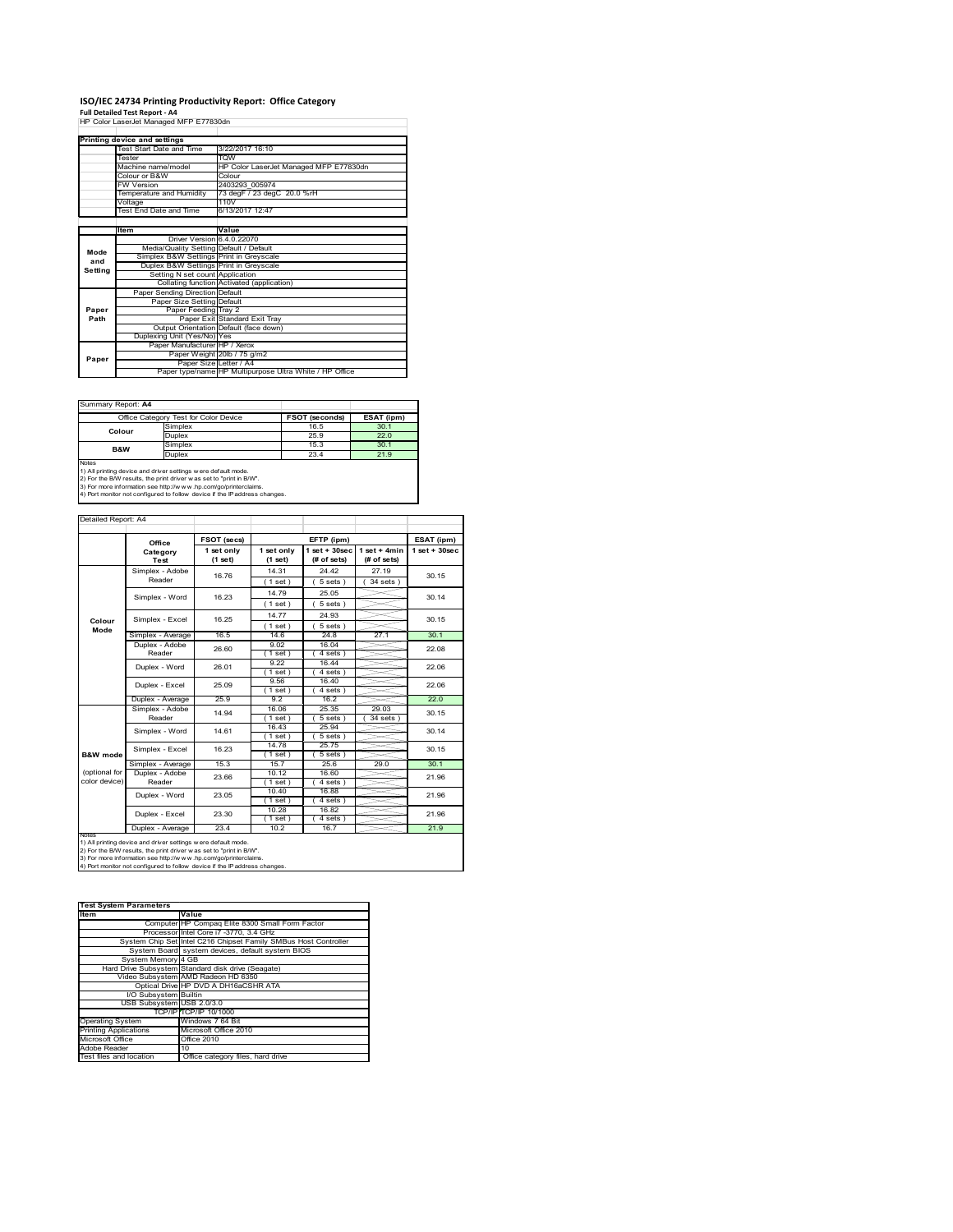# **ISO/IEC 24734 Printing Productivity Report: Office Category Full Detailed Test Report ‐ Tabloid** HP Color LaserJet Managed MFP E77830dn

|         | HP Color LaserJet Manaded MFP E77830dh  |                                                         |  |  |
|---------|-----------------------------------------|---------------------------------------------------------|--|--|
|         |                                         |                                                         |  |  |
|         | Printing device and settings            |                                                         |  |  |
|         | Test Start Date and Time                | 3/22/2017 16:10                                         |  |  |
|         | Tester                                  | <b>WOT</b>                                              |  |  |
|         | Machine name/model                      | HP Color LaserJet Managed MFP E77830dn                  |  |  |
|         | Colour or B&W                           | Colour                                                  |  |  |
|         | <b>FW Version</b>                       | 2403293 005974                                          |  |  |
|         | Temperature and Humidity                | 73 degF / 23 degC 20.0 %rH                              |  |  |
|         | Voltage                                 | 110V                                                    |  |  |
|         | Test End Date and Time                  | 6/13/2017 12:47                                         |  |  |
|         |                                         |                                                         |  |  |
|         | ltem                                    | Value                                                   |  |  |
|         | Driver Version 6.4.0.22070              |                                                         |  |  |
| Mode    | Media/Quality Setting Default / Default |                                                         |  |  |
| and     | Simplex B&W Settings Print in Greyscale |                                                         |  |  |
| Setting | Duplex B&W Settings Print in Greyscale  |                                                         |  |  |
|         | Setting N set count Application         |                                                         |  |  |
|         |                                         | Collating function Activated (application)              |  |  |
|         | Paper Sending Direction Default         |                                                         |  |  |
|         | Paper Size Setting Default              |                                                         |  |  |
| Paper   | Paper Feeding Tray 2                    |                                                         |  |  |
| Path    |                                         | Paper Exit Standard Exit Tray                           |  |  |
|         |                                         | Output Orientation Default (face down)                  |  |  |
|         | Duplexing Unit (Yes/No) Yes             |                                                         |  |  |
|         | Paper Manufacturer HP / Xerox           |                                                         |  |  |
| Paper   |                                         | Paper Weight 20lb / 75 g/m2                             |  |  |
|         | Paper Size Letter / A4                  |                                                         |  |  |
|         |                                         | Paper type/name HP Multipurpose Ultra White / HP Office |  |  |

Summary Report: Tabloid

| Office Category Test for Color Device |                                                                            | <b>FSOT (seconds)</b> | ESAT (ipm) |  |  |  |
|---------------------------------------|----------------------------------------------------------------------------|-----------------------|------------|--|--|--|
| Color                                 | Simplex                                                                    | 16.5                  | 16.0       |  |  |  |
|                                       | Duplex                                                                     | 25.5                  | 12.2       |  |  |  |
| <b>B&amp;W</b>                        | Simplex                                                                    | 22.8                  | 16.0       |  |  |  |
|                                       | <b>Duplex</b>                                                              | 34.5                  | 12.5       |  |  |  |
| Notes                                 |                                                                            |                       |            |  |  |  |
|                                       | 1) All printing device and driver settings w ere default mode.             |                       |            |  |  |  |
|                                       | 2) For the B/W results, the print driver was set to "print in B/W".        |                       |            |  |  |  |
|                                       | 3) For more information see http://www.hp.com/go/printerclaims.            |                       |            |  |  |  |
|                                       | 4) Port monitor not configured to follow device if the IP address changes. |                       |            |  |  |  |

|                   | Office                    | FSOT (secs)           |                       | EFTP (ipm)                        |                               | ESAT (ipm)        |
|-------------------|---------------------------|-----------------------|-----------------------|-----------------------------------|-------------------------------|-------------------|
|                   | Category<br>Test          | 1 set only<br>(1 set) | 1 set only<br>(1 set) | $1$ set + $30$ sec<br>(# of sets) | $1$ set + 4min<br>(# of sets) | $1$ set $+30$ sec |
|                   | Simplex - Adobe           | 25.05                 | 9.58                  | 13.62                             | 14.93                         | 16.08             |
|                   | Reader                    |                       | (1 set)               | 4 sets)                           | $20$ sets $)$                 |                   |
|                   | Simplex - Word            | 23.71                 | 10.12                 | 14.00                             |                               | 16.07             |
|                   |                           |                       | $1$ set $)$           | 4 sets)                           |                               |                   |
|                   |                           | 23.39                 | 10.25                 | 13.99                             |                               | 16.08             |
| <b>Color Mode</b> | Simplex - Excel           |                       | (1 set)               | 4 sets)                           |                               |                   |
|                   | Simplex - Average         | 24.1                  | 99                    | 13.8                              | 14.9                          | 16.0              |
|                   | Duplex - Adobe            | 37.00                 | 6.48                  | 8.36                              |                               | 12.26<br>12.26    |
|                   | Reader                    |                       | $1$ set)              | 3 sets)                           |                               |                   |
|                   | Duplex - Word             | 33.99                 | 7.04                  | 9.16                              |                               |                   |
|                   |                           |                       | $1$ set)              | 3 sets)                           |                               |                   |
|                   | Duplex - Excel            | 33.60                 | 7.12                  | 9.16                              |                               | 12.26             |
|                   |                           |                       | $1$ set $)$           | 3 sets)                           |                               |                   |
|                   | Duplex - Average          | 34.9                  | 6.8                   | 8.8                               |                               | 12.2              |
|                   | Simplex - Adobe<br>Reader | 23.71                 | 10.11                 | 13.95                             | 15.58                         | 16.08             |
|                   |                           |                       | $1$ set)<br>10.74     | 4 sets)<br>14.19                  | $20$ sets $)$                 |                   |
|                   | Simplex - Word            | 22.34                 | $1$ set)              | 4 sets)                           |                               | 16.08             |
|                   |                           |                       | 10.76                 | 14.28                             |                               |                   |
| B&W mode          | Simplex - Excel           | 22.29                 | $1$ set)              | 4 sets)                           |                               | 16.08             |
|                   | Simplex - Average         | 22.8                  | 10.5                  | 14.1                              | 15.5                          | 16.0              |
| (optional for     | Duplex - Adobe            | 40.63                 | 5.88                  | 9.26                              |                               | 12.56             |
| color device)     | Reader                    |                       | $1$ set)              | 3 sets)                           |                               |                   |
|                   | Duplex - Word             | 31.94                 | 7.50                  | 9.52                              |                               | 12.56             |
|                   |                           |                       | (1 set)               | 3 sets)                           |                               |                   |
|                   | Duplex - Excel            | 30.75                 | 7.80                  | 9.54                              |                               | 12.56             |
|                   | Duplex - Average          | 34.5                  | $1$ set)<br>7.0       | 3 sets)<br>9.4                    |                               | 12.5              |

notes<br>1) All printing device and driver settings w ere default mode.<br>2) For the B/W results, the print driver was set to "print in B/W".<br>3) For more information see http://www.vhp.com/go/printerclaims.<br>4) For more informat

| <b>Test System Parameters</b> |                                                                 |  |  |  |
|-------------------------------|-----------------------------------------------------------------|--|--|--|
| <b>Item</b>                   | Value                                                           |  |  |  |
|                               | Computer HP Compaq Elite 8300 Small Form Factor                 |  |  |  |
|                               | Processor Intel Core i7 -3770, 3.4 GHz                          |  |  |  |
|                               | System Chip Set Intel C216 Chipset Family SMBus Host Controller |  |  |  |
|                               | System Board system devices, default system BIOS                |  |  |  |
| System Memory 4 GB            |                                                                 |  |  |  |
|                               | Hard Drive Subsystem Standard disk drive (Seagate)              |  |  |  |
|                               | Video Subsystem AMD Radeon HD 6350                              |  |  |  |
|                               | Optical Drive HP DVD A DH16aCSHR ATA                            |  |  |  |
| I/O Subsystem Builtin         |                                                                 |  |  |  |
| USB Subsystem USB 2.0/3.0     |                                                                 |  |  |  |
|                               | TCP/IPITCP/IP 10/1000                                           |  |  |  |
| <b>Operating System</b>       | Windows 7 64 Bit                                                |  |  |  |
| <b>Printing Applications</b>  | Microsoft Office 2010                                           |  |  |  |
| Microsoft Office              | Office 2010                                                     |  |  |  |
| Adobe Reader                  | 10                                                              |  |  |  |
| Test files and location       | Office category files, hard drive                               |  |  |  |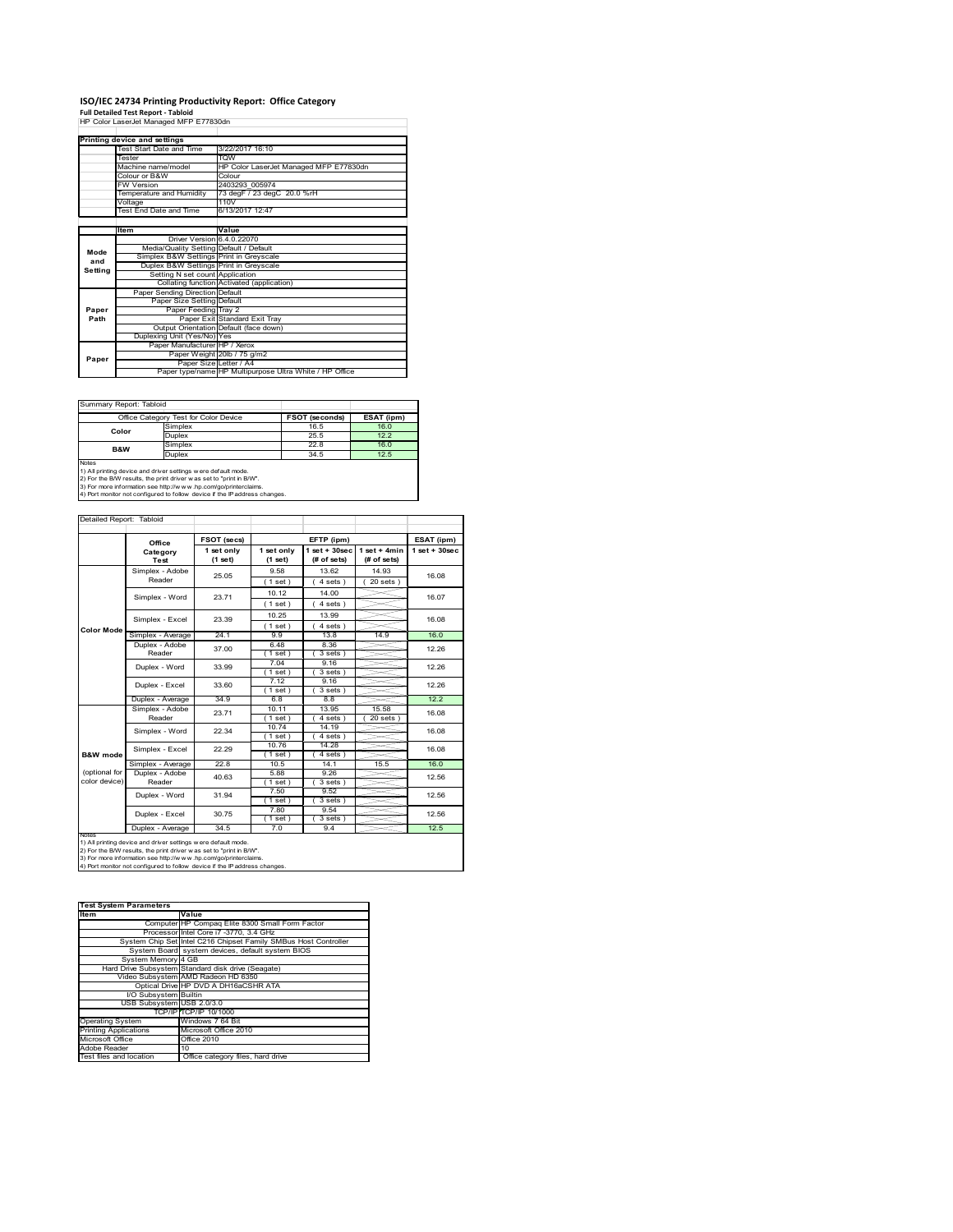# **ISO/IEC 24734 Printing Productivity Report: Office Category Full Detailed Test Report ‐ A3** HP Color LaserJet Managed MFP E77830dn

|         | HP Color LaserJet Manaded MFP E77830dh  |                                                         |  |
|---------|-----------------------------------------|---------------------------------------------------------|--|
|         |                                         |                                                         |  |
|         | Printing device and settings            |                                                         |  |
|         | Test Start Date and Time                | 3/22/2017 16:10                                         |  |
|         | Tester                                  | <b>TOW</b>                                              |  |
|         | Machine name/model                      | HP Color LaserJet Managed MFP E77830dn                  |  |
|         | Colour or B&W                           | Colour                                                  |  |
|         | <b>FW Version</b>                       | 2403293 005974                                          |  |
|         | Temperature and Humidity                | 73 degF / 23 degC 20.0 %rH                              |  |
|         | Voltage                                 | 110V                                                    |  |
|         | Test End Date and Time                  | 6/13/2017 12:47                                         |  |
|         |                                         |                                                         |  |
|         | <b>Item</b>                             | Value                                                   |  |
|         | Driver Version 6.4.0.22070              |                                                         |  |
| Mode    | Media/Quality Setting Default / Default |                                                         |  |
| and     | Simplex B&W Settings Print in Greyscale |                                                         |  |
| Setting | Duplex B&W Settings Print in Greyscale  |                                                         |  |
|         | Setting N set count Application         |                                                         |  |
|         |                                         | Collating function Activated (application)              |  |
|         | Paper Sending Direction Default         |                                                         |  |
|         | Paper Size Setting Default              |                                                         |  |
| Paper   | Paper Feeding Tray 2                    |                                                         |  |
| Path    |                                         | Paper Exit Standard Exit Tray                           |  |
|         |                                         | Output Orientation Default (face down)                  |  |
|         | Duplexing Unit (Yes/No) Yes             |                                                         |  |
|         | Paper Manufacturer HP / Xerox           |                                                         |  |
| Paper   |                                         | Paper Weight 20lb / 75 g/m2                             |  |
|         | Paper Size Letter / A4                  |                                                         |  |
|         |                                         | Paper type/name HP Multipurpose Ultra White / HP Office |  |

Summary Report: A3

| Office Category Test for Color Device                                      |                                                                | <b>FSOT (seconds)</b> | ESAT (ipm) |  |  |  |
|----------------------------------------------------------------------------|----------------------------------------------------------------|-----------------------|------------|--|--|--|
| Color                                                                      | Simplex                                                        | 16.5                  | 16.0       |  |  |  |
|                                                                            | <b>Duplex</b>                                                  | 25.5                  | 12.3       |  |  |  |
| B&W                                                                        | Simplex                                                        | 23.0                  | 16.0       |  |  |  |
|                                                                            | <b>Duplex</b><br>34.4                                          |                       | 12.6       |  |  |  |
| Notes                                                                      |                                                                |                       |            |  |  |  |
|                                                                            | 1) All printing device and driver settings w ere default mode. |                       |            |  |  |  |
| 2) For the B/W results, the print driver was set to "print in B/W".        |                                                                |                       |            |  |  |  |
| 3) For more information see http://www.hp.com/go/printerclaims.            |                                                                |                       |            |  |  |  |
| 4) Port monitor not configured to follow device if the IP address changes. |                                                                |                       |            |  |  |  |

|                                | Office                                                         | FSOT (secs)           | EFTP (ipm)            |                                   | ESAT (ipm)                    |                    |
|--------------------------------|----------------------------------------------------------------|-----------------------|-----------------------|-----------------------------------|-------------------------------|--------------------|
|                                | Category<br>Test                                               | 1 set only<br>(1 set) | 1 set only<br>(1 set) | $1$ set + $30$ sec<br>(# of sets) | $1$ set + 4min<br>(# of sets) | $1$ set + $30$ sec |
|                                | Simplex - Adobe                                                | 25.13                 | 9.55                  | 13.64                             | 14 84                         | 16.08              |
|                                | Reader                                                         |                       | $1$ set)              | $4 sets$ )                        | $20$ sets $)$                 |                    |
|                                | Simplex - Word                                                 | 23.71                 | 10.12                 | 13.99                             |                               | 16.08              |
|                                |                                                                |                       | (1 set)               | 4 sets)                           |                               |                    |
|                                | Simplex - Excel                                                | 23.27                 | 10.31                 | 14.07                             |                               | 16.08              |
| Color Mode                     |                                                                |                       | (1 set)               | 4 sets)                           |                               |                    |
|                                | Simplex - Average                                              | 24.1                  | 99                    | 13.9                              | 14.8                          | 16.0               |
|                                | Duplex - Adobe                                                 | 36.25                 | 6.60                  | 8.94                              |                               | 12.32              |
|                                | Reader                                                         |                       | $1$ set)              | $3 sets$ )                        |                               |                    |
|                                | Duplex - Word                                                  | 33.92                 | 7.06                  | 9.16                              |                               | 12.34              |
|                                |                                                                |                       | $1$ set)<br>7.06      | 3 sets)<br>9.22                   |                               |                    |
|                                | Duplex - Excel                                                 | 33.91                 | $1$ set)              | 3 sets                            |                               | 12.34              |
|                                | Duplex - Average                                               | 34.7                  | 6.9                   | 9.1                               |                               | 12.3               |
|                                | Simplex - Adobe                                                | 23.86                 | 10.05                 | 13.95                             | 9.39                          | 16.09              |
|                                | Reader                                                         |                       | $1$ set)              | 4 sets 1                          | 20 sets                       |                    |
|                                | Simplex - Word                                                 | 22.73                 | 10.56                 | 14.10                             |                               | 16.08              |
|                                |                                                                |                       | (1 set)               | 4 sets)                           |                               |                    |
|                                | Simplex - Excel                                                | 22.23                 | 10.79                 | 14.29                             |                               | 16.07              |
| B&W mode                       |                                                                |                       | $1$ set)              | $4 sets$ )                        |                               |                    |
|                                | Simplex - Average                                              | 23.0                  | 10.4                  | 14.1                              | 9.3                           | 16.0               |
| (optional for<br>color device) | Duplex - Adobe<br>Reader                                       | 40.74                 | 5.88                  | 9.30                              |                               | 12.66              |
|                                |                                                                |                       | $1$ set)<br>7.54      | 3 sets)<br>9.64                   |                               |                    |
|                                | Duplex - Word                                                  | 31.75                 | $1$ set)              | 3 sets)                           |                               | 12.66              |
|                                |                                                                |                       | 7.88                  | 9.72                              |                               |                    |
|                                | Duplex - Excel                                                 | 30.44                 | (1 set)               | $3 sets$ )                        |                               | 12.66              |
|                                | Duplex - Average                                               | 34.4                  | 7.1                   | 9.5                               |                               | 12.6               |
| <b>INOTES</b>                  | 1) All printing device and driver settings w ere default mode. |                       |                       |                                   |                               |                    |

| <b>Test System Parameters</b> |                                                                 |  |  |  |
|-------------------------------|-----------------------------------------------------------------|--|--|--|
| <b>Item</b>                   | Value                                                           |  |  |  |
|                               | Computer HP Compaq Elite 8300 Small Form Factor                 |  |  |  |
|                               | Processor Intel Core i7 -3770, 3.4 GHz                          |  |  |  |
|                               | System Chip Set Intel C216 Chipset Family SMBus Host Controller |  |  |  |
|                               | System Board system devices, default system BIOS                |  |  |  |
| System Memory 4 GB            |                                                                 |  |  |  |
|                               | Hard Drive Subsystem Standard disk drive (Seagate)              |  |  |  |
|                               | Video Subsystem AMD Radeon HD 6350                              |  |  |  |
|                               | Optical Drive HP DVD A DH16aCSHR ATA                            |  |  |  |
| I/O Subsystem Builtin         |                                                                 |  |  |  |
| USB Subsystem USB 2.0/3.0     |                                                                 |  |  |  |
|                               | TCP/IPITCP/IP 10/1000                                           |  |  |  |
| <b>Operating System</b>       | Windows 7 64 Bit                                                |  |  |  |
| <b>Printing Applications</b>  | Microsoft Office 2010                                           |  |  |  |
| Microsoft Office              | Office 2010                                                     |  |  |  |
| Adobe Reader                  | 10                                                              |  |  |  |
| Test files and location       | Office category files, hard drive                               |  |  |  |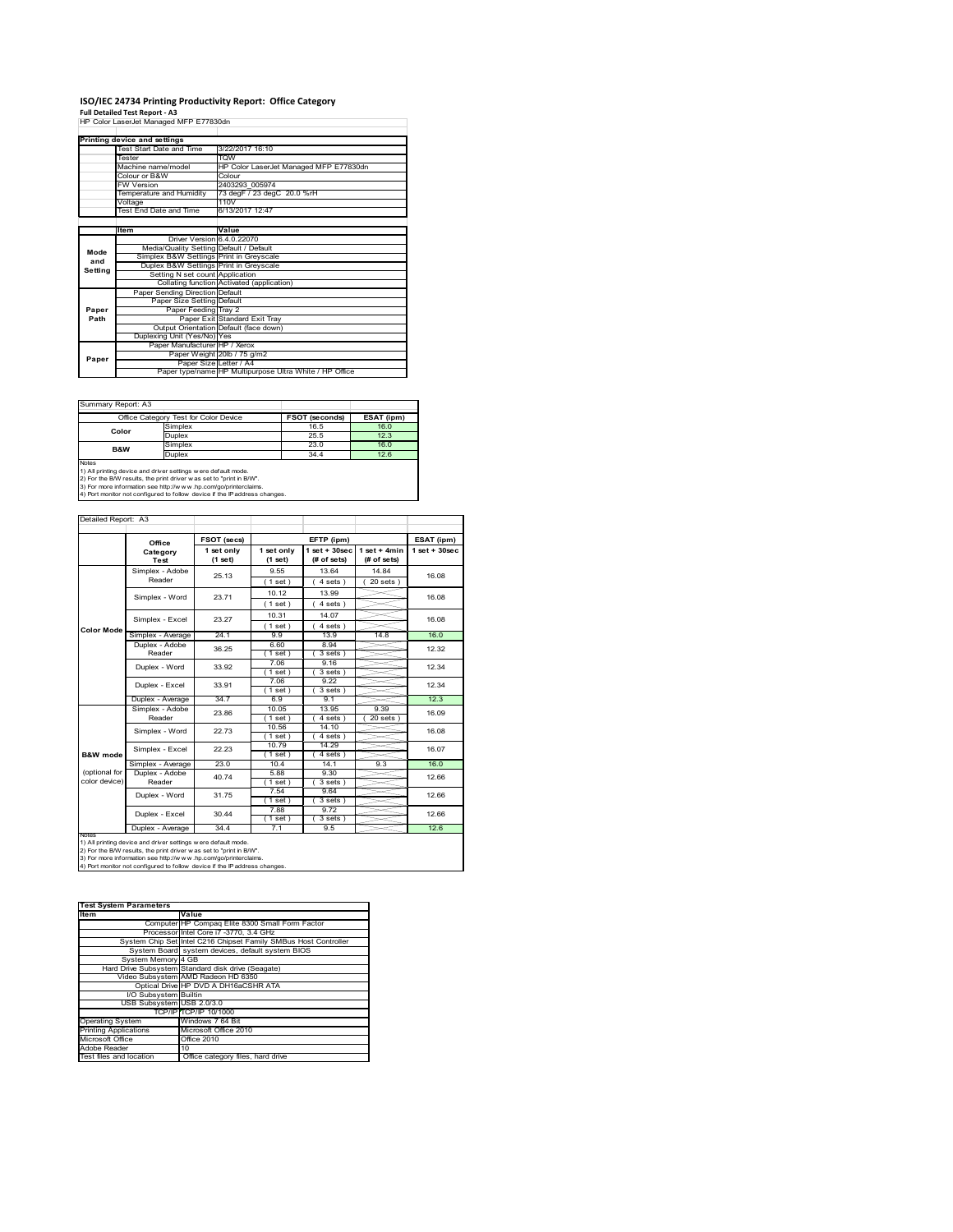# **ISO/IEC 24734 Printing Productivity Report: Office Category Feature Performance Full Report ‐ Office Feature Performance Test** HP Color LaserJet Managed MFP E77830dn

|         | Printing device and settings            |                                                         |
|---------|-----------------------------------------|---------------------------------------------------------|
|         | Test Start Date and Time                | 3/22/2017 16:10                                         |
|         | Tester                                  | <b>TOW</b>                                              |
|         | Machine name/model                      | HP Color LaserJet Managed MFP E77830dn                  |
|         | Colour or B&W                           | Colour                                                  |
|         | <b>FW Version</b>                       | 2403293 005974                                          |
|         | Temperature and Humidity                | 73 degF / 23 degC 20.0 %rH                              |
|         | Voltage                                 | 110V                                                    |
|         | Test End Date and Time                  | 6/13/2017 12:47                                         |
|         |                                         |                                                         |
|         | Item                                    | Value                                                   |
|         | Driver Version 6.4.0.22070              |                                                         |
| Mode    | Media/Quality Setting Default / Default |                                                         |
| and     | Simplex B&W Settings Print in Greyscale |                                                         |
| Setting | Duplex B&W Settings Print in Greyscale  |                                                         |
|         | Setting N set count Application         |                                                         |
|         |                                         | Collating function Activated (application)              |
|         | Paper Sending Direction Default         |                                                         |
|         | Paper Size Setting Default              |                                                         |
| Paper   | Paper Feeding Tray 2                    |                                                         |
| Path    |                                         | Paper Exit Standard Exit Tray                           |
|         |                                         | Output Orientation Default (face down)                  |
|         | Duplexing Unit (Yes/No) Yes             |                                                         |
|         | Paper Manufacturer HP / Xerox           |                                                         |
| Paper   |                                         | Paper Weight 20lb / 75 g/m2                             |
|         | Paper Size Letter / A4                  |                                                         |
|         |                                         | Paper type/name HP Multipurpose Ultra White / HP Office |

| ISO Print Productivity Report: Feature Performance Test Summary |  |  |
|-----------------------------------------------------------------|--|--|
|                                                                 |  |  |

| <b>ISO Print Productivity Report: Feature Performance Test Summary</b>                                                                                                                                                                                                                     |         |                               |                                      |  |
|--------------------------------------------------------------------------------------------------------------------------------------------------------------------------------------------------------------------------------------------------------------------------------------------|---------|-------------------------------|--------------------------------------|--|
|                                                                                                                                                                                                                                                                                            |         |                               | <b>Feature Performance Ratio</b>     |  |
| <b>Printing Modes</b>                                                                                                                                                                                                                                                                      |         |                               | A5 and Legal                         |  |
| (Feature Adobe Reader - Office test file)                                                                                                                                                                                                                                                  |         | FSOT (base)<br>FSOT (feature) | <b>ESAT (feature)</b><br>ESAT (base) |  |
| A5 Landscape Feed - Colour                                                                                                                                                                                                                                                                 | Simplex |                               |                                      |  |
| <b>A5 Portrait Feed - Colour</b>                                                                                                                                                                                                                                                           | Simplex | 103%                          | 100%                                 |  |
| Legal - Colour                                                                                                                                                                                                                                                                             | Simplex | 74%                           | 63%                                  |  |
| Legal - Colour                                                                                                                                                                                                                                                                             | Duplex  | 51%                           | 42%                                  |  |
| A5 Landscape Feed - B/W                                                                                                                                                                                                                                                                    | Simplex |                               |                                      |  |
| <b>A5 Portrait Feed - B/W</b>                                                                                                                                                                                                                                                              | Simplex | 102%                          | 100%                                 |  |
| Legal - B/W                                                                                                                                                                                                                                                                                | Simplex | 72%                           | 63%                                  |  |
| Legal - B/W                                                                                                                                                                                                                                                                                | Duplex  | 48%                           | 43%                                  |  |
| Notes<br>1) All printing device and driver settings were default mode.<br>2) Test conducted with 8-paper Office Feature Performance file.<br>3) For more information see http://www.hp.com/go/printerclaims.<br>4) Port monitor not configured to follow device if the IP address changes. |         |                               |                                      |  |

| <b>Printing Modes</b><br>Feature Adobe Reader - Office                                                                                                                                                                                                                                     | <b>Base Printing</b><br>Mode |                     | <b>Feature Performance</b> |                                  |                                         |                                      |
|--------------------------------------------------------------------------------------------------------------------------------------------------------------------------------------------------------------------------------------------------------------------------------------------|------------------------------|---------------------|----------------------------|----------------------------------|-----------------------------------------|--------------------------------------|
| test file (8-page)                                                                                                                                                                                                                                                                         |                              |                     | A5 and Legal               |                                  |                                         |                                      |
|                                                                                                                                                                                                                                                                                            | <b>FSOT</b><br>Base          | <b>ESAT</b><br>Base | 1 set<br>FSOT (secs)       | $1$ set $+30$ sec.<br>ESAT (ipm) | FSOT (base)<br><b>FSOT</b><br>(feature) | <b>ESAT (feature)</b><br>ESAT (base) |
| Simplex A5 Landscape Feed - Colour                                                                                                                                                                                                                                                         | 25.35                        | 30.15               |                            |                                  |                                         |                                      |
| Simplex A5 Portrait Feed - Colour                                                                                                                                                                                                                                                          | 25.35                        | 30.15               | 24.63                      | 30.2                             | 103%                                    | 100%                                 |
| Legal Simplex - Colour                                                                                                                                                                                                                                                                     | 25.35                        | 30.15               | 34.55                      | 19.2                             | 74%                                     | 63%                                  |
| <b>Legal Duplex - Colour</b>                                                                                                                                                                                                                                                               | 25.35                        | 30.15               | 50.57                      | 12.9                             | 51%                                     | 42%                                  |
| Simplex A5 Landscape Feed - B/W                                                                                                                                                                                                                                                            | 23.19                        | 30.15               |                            |                                  |                                         |                                      |
| Simplex A5 Portrait Feed - B/W                                                                                                                                                                                                                                                             | 23.19                        | 30.15               | 22.75                      | 30.2                             | 102%                                    | 100%                                 |
| Legal Simplex - B/W                                                                                                                                                                                                                                                                        | 23.19                        | 30.15               | 32.48                      | 19.2                             | 72%                                     | 63%                                  |
| Legal Duplex - B/W                                                                                                                                                                                                                                                                         | 23.19                        | 30.15               | 49.09                      | 13.3                             | 48%                                     | 43%                                  |
| Notes<br>1) All printing device and driver settings w ere default mode.<br>2) Test conducted with 8-paper Office Feature Performance file<br>3) For more information see http://www.hp.com/go/printerclaims.<br>4) Port monitor not configured to follow device if the IP address changes. |                              |                     |                            |                                  |                                         |                                      |

|        | <b>Test System Parameters</b> |                                                                 |
|--------|-------------------------------|-----------------------------------------------------------------|
|        | Item                          | Value                                                           |
|        |                               | Computer HP Compaq Elite 8300 Small Form Factor                 |
|        |                               | Processor Intel Core i7 -3770, 3.4 GHz                          |
|        |                               | System Chip Set Intel C216 Chipset Family SMBus Host Controller |
|        |                               | System Board system devices, default system BIOS                |
| Test   | System Memory 4 GB            |                                                                 |
| System |                               | Hard Drive Subsystem Standard disk drive (Seagate)              |
|        |                               | Video Subsystem AMD Radeon HD 6350                              |
|        |                               | Optical Drive HP DVD A DH16aCSHR ATA                            |
|        | I/O Subsystem Builtin         |                                                                 |
|        | USB Subsystem USB 2.0/3.0     |                                                                 |
| I/O    |                               | TCP/IPITCP/IP 10/1000                                           |
|        | <b>Operating System</b>       | Windows 7 64 Bit                                                |
|        | <b>Printing Applications</b>  | Microsoft Office 2010                                           |
|        | Software Microsoft Office     | Office 2010                                                     |
|        | Adobe Reader                  | 10                                                              |
|        | Test files and location       | Office category files, hard drive                               |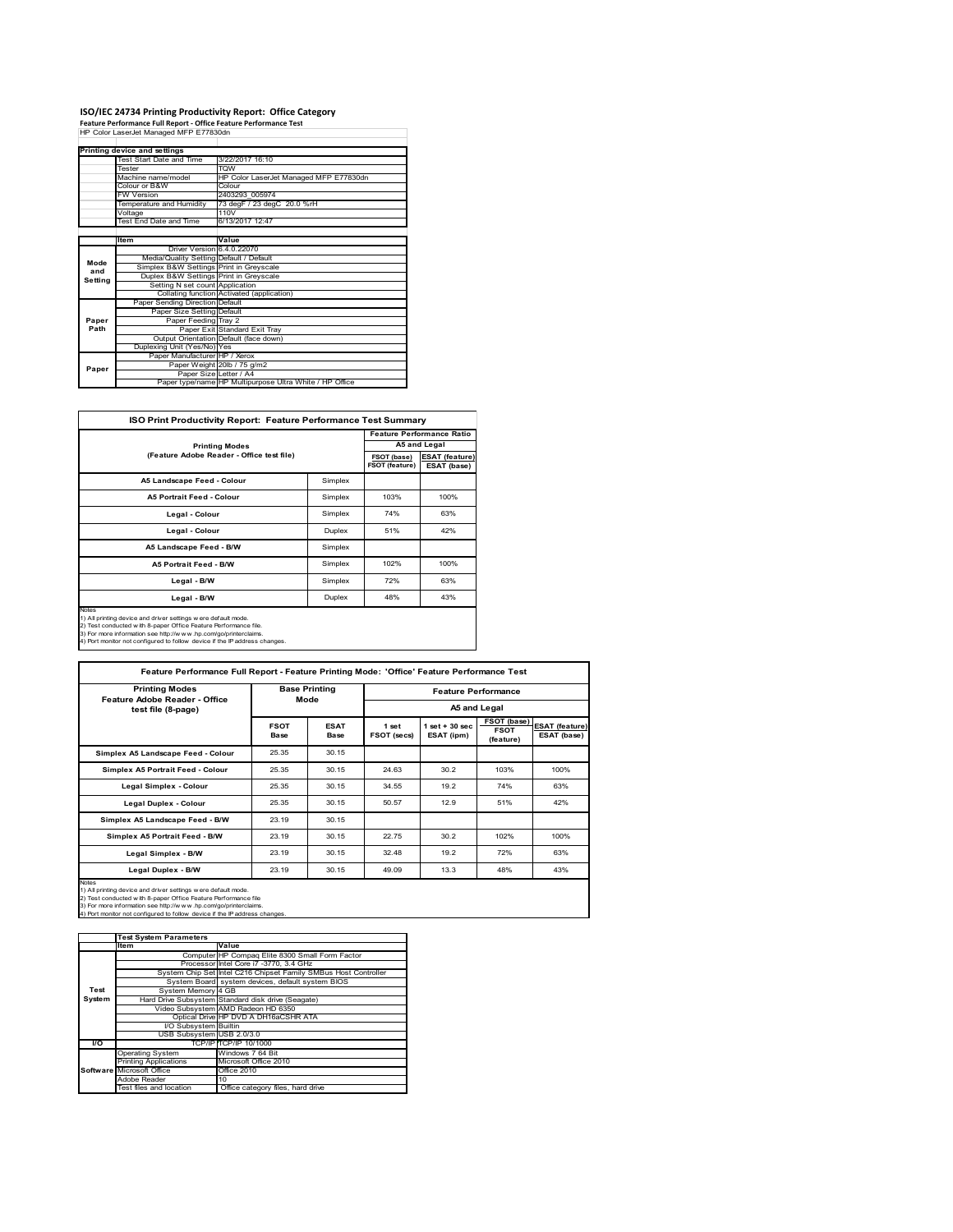### **ISO/IEC 17629 First Print Out Time Report: Office Category**

| <b>Full Detailed Test Report - LETTER</b> |
|-------------------------------------------|
| HP Color LaserJet Managed MFP E77830dn    |
|                                           |

|            | Printing device and settings |                                        |
|------------|------------------------------|----------------------------------------|
|            | Test Start Date and Time     | 3/22/2017 16:10                        |
|            | Tester                       | <b>TOW</b>                             |
|            | Machine name/model           | HP Color LaserJet Managed MFP E77830dn |
|            | Colour or B&W                | Colour                                 |
|            | <b>FW Version</b>            | 2403293 005974                         |
|            | Configuration (options)      | Default                                |
|            | Controller                   |                                        |
|            | Printing device page count   | Not Specified                          |
|            | Printing supplies page count | Not Specified                          |
|            | Temperature and Humidity     | 73 degF / 23 degC 20.0 %rH             |
|            | Voltage                      | 110V                                   |
|            | Test End Date and Time       | 6/13/2017 12:47                        |
|            |                              |                                        |
|            | <b>Item</b>                  | Value                                  |
| Mode       | PDL and driver version       | 6.4.0.22070                            |
| and        | Print Quality mode           | default                                |
| Setting    | <b>B&amp;W</b> settings      | default                                |
|            | Paper feed orientation       | Short Edge                             |
| Paper      | Paper type setting           | default                                |
|            | Paper feeding                | Standard cassette                      |
|            | Paper exit                   | Standard exit tray                     |
| Paper Path | Output orientation           | default (face up or face down)         |

**ISO First Page Out Time Summary Report: Office Category**

| Summary Report: Letter |         |                           |
|------------------------|---------|---------------------------|
|                        |         | FPOT from Ready (seconds) |
| Color                  | Simplex | 10.55                     |
|                        | Duplex  |                           |
| <b>B&amp;W</b>         | Simplex | 8.71                      |
|                        | Duplex  |                           |
| Notes                  |         |                           |

Notes<br>1) All printing device and driver settings were default mode.<br>2) For the BW results, the print driver was set to "print in BW".<br>3) For more information see http://www.hp.com/golprinterclaims.<br>4) Port montor not confi

|                                |                                                                                                                                                                                                                                                                                                                                                                                                              |                            | ISO First Page Out Time Report: Office Category |                                   |                            |                   |
|--------------------------------|--------------------------------------------------------------------------------------------------------------------------------------------------------------------------------------------------------------------------------------------------------------------------------------------------------------------------------------------------------------------------------------------------------------|----------------------------|-------------------------------------------------|-----------------------------------|----------------------------|-------------------|
| <b>Detailed Report: LETTER</b> |                                                                                                                                                                                                                                                                                                                                                                                                              |                            |                                                 |                                   |                            |                   |
|                                |                                                                                                                                                                                                                                                                                                                                                                                                              | Word<br>(seconds)          | Excel<br>(seconds)                              | Adobe<br>Reader<br>(seconds)      | Average<br>(seconds)       | <b>Delay Time</b> |
|                                | FPOT from Ready - Simplex                                                                                                                                                                                                                                                                                                                                                                                    | 10.38                      | 10.45                                           | 10.81                             | 10.55                      | 20 Seconds        |
|                                | FPOT from Ready - Duplex                                                                                                                                                                                                                                                                                                                                                                                     |                            |                                                 |                                   |                            |                   |
| <b>Color Mode</b>              | FPOT from Sleep - Simplex                                                                                                                                                                                                                                                                                                                                                                                    |                            |                                                 | 33 23                             |                            | 76 Minutes        |
|                                | Recovery Time                                                                                                                                                                                                                                                                                                                                                                                                |                            |                                                 | 224                               |                            |                   |
|                                | FPOT from Off - Simplex                                                                                                                                                                                                                                                                                                                                                                                      |                            |                                                 | 183.27                            |                            |                   |
|                                | Warm-up Time                                                                                                                                                                                                                                                                                                                                                                                                 |                            |                                                 | 172.46                            |                            |                   |
|                                | FPOT from Ready - Simplex                                                                                                                                                                                                                                                                                                                                                                                    | 8.41                       | 8.70                                            | 9.01                              | 8.71                       | 20 Seconds        |
|                                | FPOT from Ready - Duplex                                                                                                                                                                                                                                                                                                                                                                                     |                            |                                                 |                                   |                            |                   |
| <b>B&amp;W Mode</b>            | FPOT from Sleep - Simplex                                                                                                                                                                                                                                                                                                                                                                                    |                            |                                                 | 31.51                             |                            | 76 Minutes        |
|                                | Recovery Time                                                                                                                                                                                                                                                                                                                                                                                                |                            |                                                 | 22.5                              |                            |                   |
|                                |                                                                                                                                                                                                                                                                                                                                                                                                              |                            |                                                 |                                   |                            |                   |
|                                | FPOT from Off - Simplex                                                                                                                                                                                                                                                                                                                                                                                      |                            |                                                 | 176.39                            |                            |                   |
| Notes                          | Warm-up Time                                                                                                                                                                                                                                                                                                                                                                                                 |                            |                                                 | 167.38                            |                            |                   |
|                                | 1) All printing device and driver settings w ere default mode.<br>2) For the B/W results, the print driver w as set to "print in B/W".<br>3) For more information see http://www.hp.com/go/printerclaims.<br>4) Port monitor not configured to follow device if the IP address changes.<br>5) Page counts w ere collected after completion of the tests.<br>6) Details for FPOT from Sleep are show n below. |                            |                                                 |                                   |                            |                   |
| <b>HP Data Table</b>           |                                                                                                                                                                                                                                                                                                                                                                                                              |                            |                                                 |                                   |                            |                   |
| <b>Detailed Report: LETTER</b> |                                                                                                                                                                                                                                                                                                                                                                                                              |                            |                                                 |                                   |                            |                   |
|                                |                                                                                                                                                                                                                                                                                                                                                                                                              | <b>FPOT Avg</b><br>(se cs) | FPOT (secs)<br>Iteration 1                      | FPOT (secs)<br><b>Iteration 2</b> | FPOT (secs)<br>Iteration 3 | Application       |
|                                | FPOT from Sleep                                                                                                                                                                                                                                                                                                                                                                                              | 33.23                      | 33.22                                           | 33.23                             | N/A                        | Adobe Reader      |
| <b>Color Mode</b>              | FPOT from Sleep (15 minutes)<br>HP/Non ISO Test                                                                                                                                                                                                                                                                                                                                                              | 17.31                      | 17.24                                           | 17.37                             | N/A                        | Adobe Reader      |
|                                | FPOT from Sleep                                                                                                                                                                                                                                                                                                                                                                                              | 31.51                      | 31.43                                           | 31.59                             | N/A                        | Adobe Reader      |

1) All printing device and driver settings w ere default mode.<br>2) For the B/W results, the print driver w as set to "print in B/W".<br>3 DLP includes detailed iterations as data measurements may vary run to run.

|            | <b>Test System Parameters</b> |                                                       |  |  |
|------------|-------------------------------|-------------------------------------------------------|--|--|
|            | lte m                         | Value                                                 |  |  |
|            | Computer                      | HP Compag Elite 8300 Small Form Factor                |  |  |
|            | Processor                     | Intel Core i7 -3770, 3.4 GHz                          |  |  |
|            | System Chip Set               | Intel C216 Chipset Family SMBus Host Controller       |  |  |
|            | System Board                  | system devices, default system BIOS                   |  |  |
| Test       | <b>System Memory</b>          | 4 GB                                                  |  |  |
| System     | <b>Hard Drive Subsystem</b>   | Standard disk drive (Seagate)                         |  |  |
|            | Video Subsystem               | AMD Radeon HD 6350                                    |  |  |
|            | Optical Drive                 | HP DVD A DH16aCSHR ATA                                |  |  |
|            | I/O Subsystem                 | Builtin                                               |  |  |
|            | <b>USB Subsystem</b>          | USB 2.0/3.0                                           |  |  |
| Printing   |                               |                                                       |  |  |
| Device     | TCP/IP                        | 10/1000                                               |  |  |
| Connection |                               |                                                       |  |  |
|            | <b>Operating System</b>       | Windows 7 Business/Ultimate, 64 bit, Build 7601, SP 1 |  |  |
|            | <b>Printing Applications</b>  | Microsoft Office 2010 SP2                             |  |  |
| Software   |                               | Adobe Reader 10.1.4                                   |  |  |
|            | <b>Print Driver</b>           | 6.4.0.22070                                           |  |  |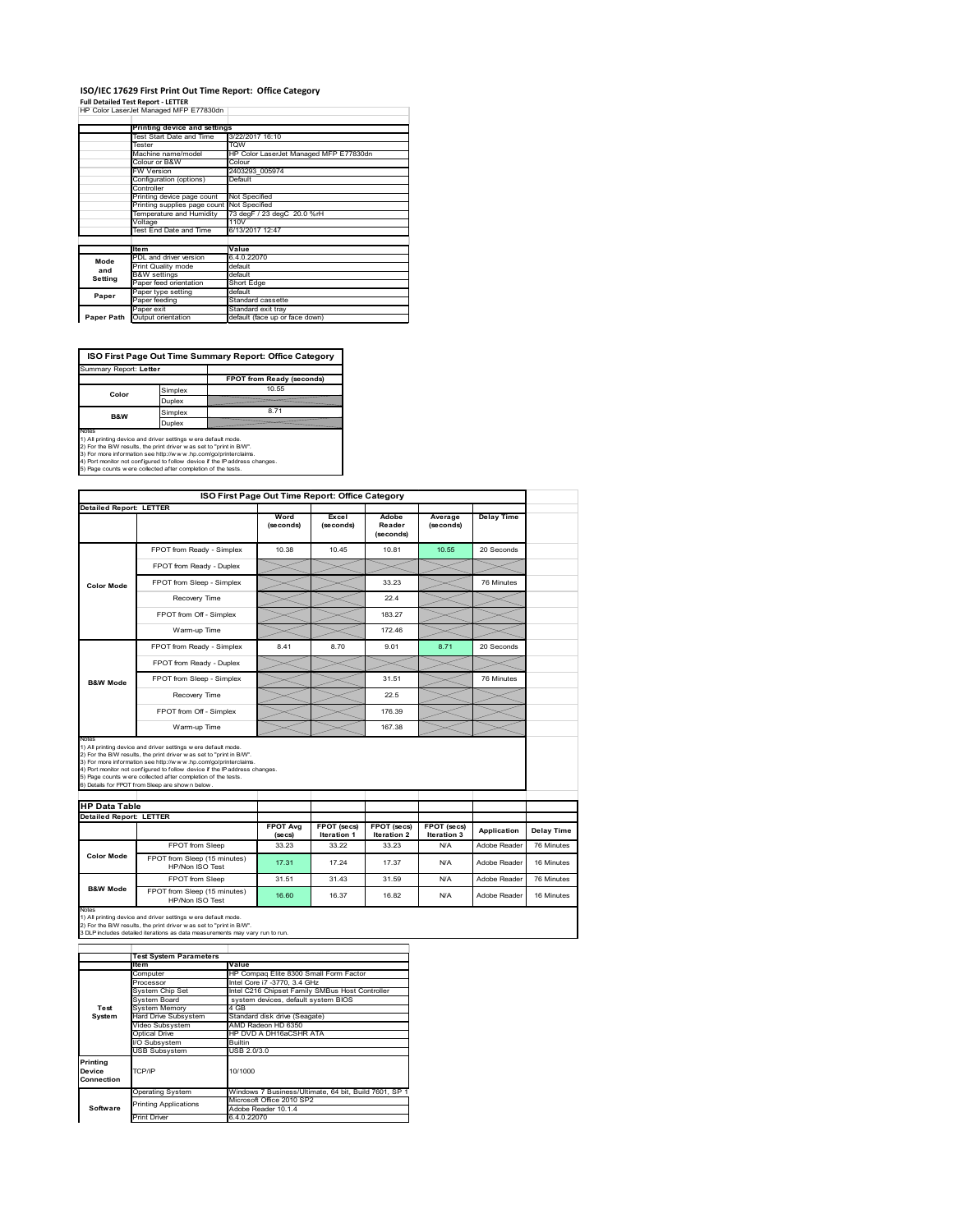### **ISO/IEC 17629 First Print Out Time Report: Office Category**

**Full Detailed Test Report ‐ A4** HP Color LaserJet Managed MFP E77830dn

|            | Printing device and settings               |                                        |
|------------|--------------------------------------------|----------------------------------------|
|            | Test Start Date and Time                   | 3/22/2017 16:10                        |
|            | Tester                                     | <b>TOW</b>                             |
|            | Machine name/model                         | HP Color LaserJet Managed MFP E77830dn |
|            | Colour or B&W                              | Colour                                 |
|            | FW Version                                 | 2403293 005974                         |
|            | Configuration (options)                    | Default                                |
|            | Controller                                 |                                        |
|            | Printing device page count                 | Not Specified                          |
|            | Printing supplies page count Not Specified |                                        |
|            | Temperature and Humidity                   | 73 degF / 23 degC 20.0 %rH             |
|            | Voltage                                    | 110V                                   |
|            | Test End Date and Time                     | 6/13/2017 12:47                        |
|            |                                            |                                        |
|            | <b>Item</b>                                | Value                                  |
| Mode       | PDL and driver version                     | 6.4.0.22070                            |
| and        | Print Quality mode                         | default                                |
| Setting    | <b>B&amp;W</b> settings                    | default                                |
|            | Paper feed orientation                     | Short Edge                             |
| Paper      | Paper type setting                         | default                                |
|            | Paper feeding                              | Standard cassette                      |
|            | Paper exit                                 | Standard exit tray                     |
| Paper Path | Output orientation                         | default (face up or face down)         |

**ISO First Page Out Time Summary Report: Office Category**

| Simplex<br>Colour<br>Duplex | FPOT from Ready (seconds)<br>10 45 |
|-----------------------------|------------------------------------|
|                             |                                    |
|                             |                                    |
|                             |                                    |
| Simplex<br><b>B&amp;W</b>   | 8.76                               |
| Duplex                      |                                    |

Notes<br>1) All printing device and driver settings were default mode.<br>2) For the BAV results, the print driver was set to "print in BAV".<br>3) For more information see http://www.hp.com/golprinterclaims.<br>4) Port monitor not co

|                                                    |                                                                                                                                                                                                                                                                                                                                                                                                             | ISO First Page Out Time Report: Office Category |                                   |                              |                            |                   |                          |
|----------------------------------------------------|-------------------------------------------------------------------------------------------------------------------------------------------------------------------------------------------------------------------------------------------------------------------------------------------------------------------------------------------------------------------------------------------------------------|-------------------------------------------------|-----------------------------------|------------------------------|----------------------------|-------------------|--------------------------|
| <b>Detailed Report: A4</b>                         |                                                                                                                                                                                                                                                                                                                                                                                                             | Word<br>(seconds)                               | Excel<br>(seconds)                | Adobe<br>Reader<br>(seconds) | Average<br>(seconds)       | <b>Delay Time</b> |                          |
|                                                    | FPOT from Ready - Simplex                                                                                                                                                                                                                                                                                                                                                                                   | 10.26                                           | 10.26                             | 10.82                        | 10.45                      | 20 Seconds        |                          |
|                                                    | FPOT from Ready - Duplex                                                                                                                                                                                                                                                                                                                                                                                    |                                                 |                                   |                              |                            |                   |                          |
| <b>Color Mode</b>                                  | FPOT from Sleep - Simplex                                                                                                                                                                                                                                                                                                                                                                                   |                                                 |                                   | 34 44                        |                            | 76 Minutes        |                          |
|                                                    | Recovery Time                                                                                                                                                                                                                                                                                                                                                                                               |                                                 |                                   | 23.6                         |                            |                   |                          |
|                                                    | FPOT from Off - Simplex                                                                                                                                                                                                                                                                                                                                                                                     |                                                 |                                   | 183.12                       |                            |                   |                          |
|                                                    | Warm-up Time                                                                                                                                                                                                                                                                                                                                                                                                |                                                 |                                   | 172.30                       |                            |                   |                          |
|                                                    | FPOT from Ready - Simplex                                                                                                                                                                                                                                                                                                                                                                                   | 8.57                                            | 8.75                              | 8.95                         | 8.76                       | 20 Seconds        |                          |
|                                                    | FPOT from Ready - Duplex                                                                                                                                                                                                                                                                                                                                                                                    |                                                 |                                   |                              |                            |                   |                          |
| <b>B&amp;W Mode</b>                                | FPOT from Sleep - Simplex                                                                                                                                                                                                                                                                                                                                                                                   |                                                 |                                   | 31.62                        |                            | 76 Minutes        |                          |
|                                                    | Recovery Time                                                                                                                                                                                                                                                                                                                                                                                               |                                                 |                                   | 227                          |                            |                   |                          |
|                                                    |                                                                                                                                                                                                                                                                                                                                                                                                             |                                                 |                                   |                              |                            |                   |                          |
|                                                    | FPOT from Off - Simplex                                                                                                                                                                                                                                                                                                                                                                                     |                                                 |                                   | 177.41                       |                            |                   |                          |
| Notes                                              | Warm-up Time                                                                                                                                                                                                                                                                                                                                                                                                |                                                 |                                   | 168.46                       |                            |                   |                          |
| <b>HP Data Table</b><br><b>Detailed Report: A4</b> | 1) All printing device and driver settings w ere default mode.<br>2) For the B/W results, the print driver was set to "print in B/W".<br>3) For more information see http://www.hp.com/go/printerclaims.<br>4) Port monitor not configured to follow device if the IP address changes.<br>5) Page counts w ere collected after completion of the tests.<br>6) Details for FPOT from Sleep are show n below. |                                                 |                                   |                              |                            |                   |                          |
|                                                    |                                                                                                                                                                                                                                                                                                                                                                                                             | <b>FPOT Ava</b><br>(se cs)                      | FPOT (secs)<br><b>Iteration 1</b> | FPOT (secs)<br>Iteration 2   | FPOT (secs)<br>Iteration 3 | Application       |                          |
|                                                    | FPOT from Sleep                                                                                                                                                                                                                                                                                                                                                                                             | 34.44                                           | 33.58                             | 35.30                        | N/A                        | Adobe Reader      | Delay Time<br>76 Minutes |
| <b>Color Mode</b>                                  | FPOT from Sleep (15 minutes)<br>HP/Non ISO Test                                                                                                                                                                                                                                                                                                                                                             | 17.75                                           | 17.69                             | 17.81                        | N/A                        | Adobe Reader      | 16 Minutes               |
| <b>B&amp;W Mode</b>                                | FPOT from Sleep                                                                                                                                                                                                                                                                                                                                                                                             | 31.62                                           | 31.70                             | 31.53                        | N/A                        | Adobe Reader      | 76 Minutes               |

1) All printing device and driver settings w ere default mode.<br>2) For the B/W results, the print driver w as set to "print in B/W".<br>3 DLP includes detailed iterations as data measurements may vary run to run.

|            | <b>Test System Parameters</b> |                                                       |  |  |
|------------|-------------------------------|-------------------------------------------------------|--|--|
|            | <b>Item</b>                   | Value                                                 |  |  |
|            | Computer                      | HP Compag Elite 8300 Small Form Factor                |  |  |
|            | Processor                     | Intel Core i7 -3770, 3.4 GHz                          |  |  |
|            | System Chip Set               | Intel C216 Chipset Family SMBus Host Controller       |  |  |
|            | System Board                  | system devices, default system BIOS                   |  |  |
| Test       | <b>System Memory</b>          | 4 GB                                                  |  |  |
| System     | Hard Drive Subsystem          | Standard disk drive (Seagate)                         |  |  |
|            | Video Subsystem               | AMD Radeon HD 6350                                    |  |  |
|            | Optical Drive                 | HP DVD A DH16aCSHR ATA                                |  |  |
|            | I/O Subsystem                 | <b>Builtin</b>                                        |  |  |
|            | <b>USB Subsystem</b>          | USB 2.0/3.0                                           |  |  |
| Printing   |                               |                                                       |  |  |
| Device     | TCP/IP                        | 10/1000                                               |  |  |
| Connection |                               |                                                       |  |  |
|            | <b>Operating System</b>       | Windows 7 Business/Ultimate, 64 bit, Build 7601, SP 1 |  |  |
|            | <b>Printing Applications</b>  | Microsoft Office 2010 SP2                             |  |  |
| Software   |                               | Adobe Reader 10.1.4                                   |  |  |
|            | <b>Print Driver</b>           | 6.4.0.22070                                           |  |  |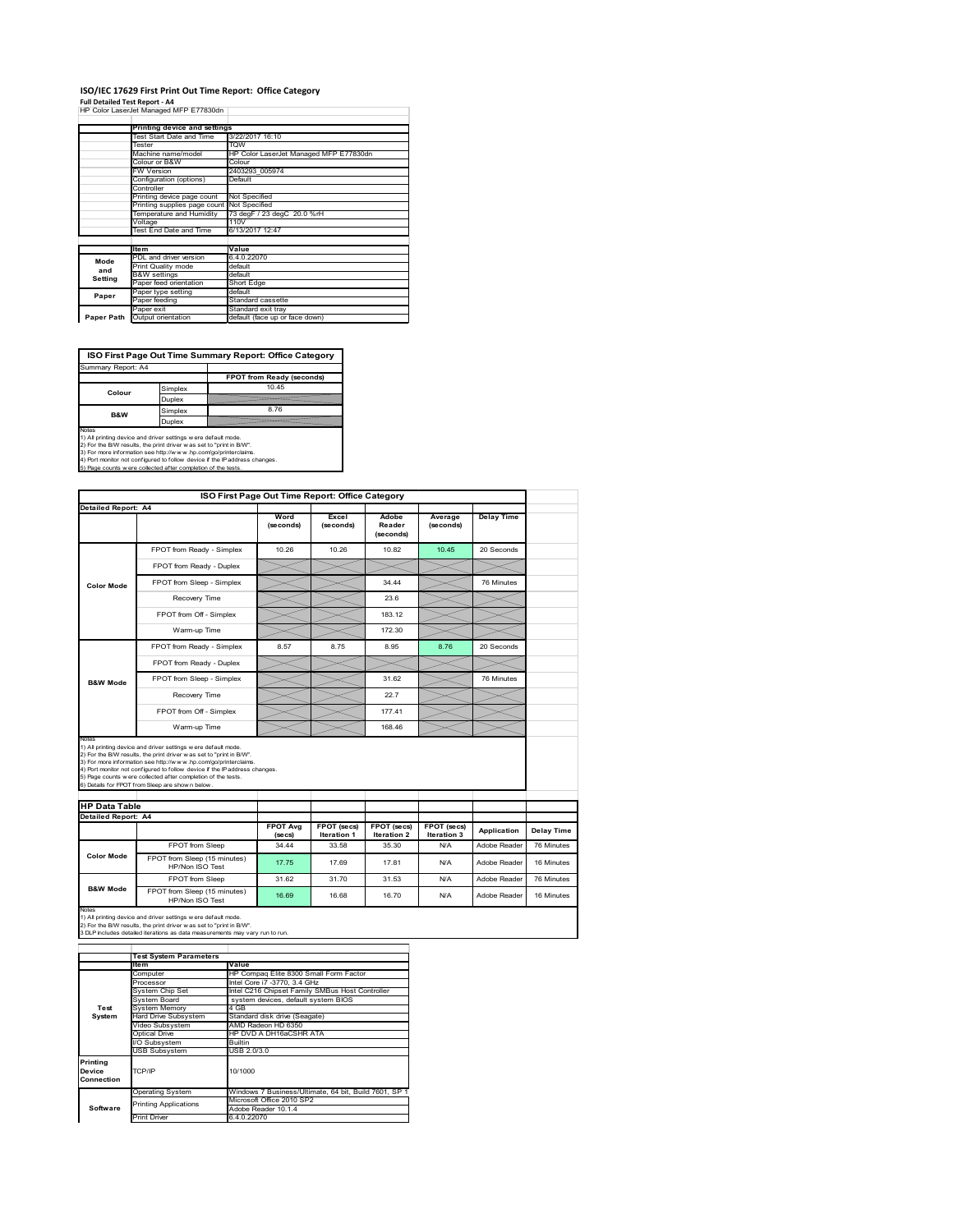### **ISO/IEC 29183 Copy Productivity Report**

#### **Full Detailed Test Report ‐ LETTER**

|           | HP Color LaserJet Managed MFP E77830dn  |                                                           |
|-----------|-----------------------------------------|-----------------------------------------------------------|
|           |                                         |                                                           |
|           | <b>Machine Setup Information</b>        |                                                           |
|           | Test Start Date and Time 3/22/2017 0:44 |                                                           |
|           | <b>Tester</b> TQW                       |                                                           |
|           |                                         | Machine name/model HP Color LaserJet Managed MFP E77830dn |
|           | Colour or B&W Colour                    |                                                           |
|           |                                         | FW Version 2403293 005974                                 |
|           | Configuration (options) Not Specified   |                                                           |
|           |                                         | Temperature and Humidity 73 degF / 23 degC 20.0 %rH       |
|           | Test End Date and Time:                 | 6/9/2017 14:26                                            |
|           |                                         |                                                           |
|           | Pre-set Item                            | Pre-set Value                                             |
|           | <b>Output Resolution Default</b>        |                                                           |
|           | <b>Output Quality Default</b>           |                                                           |
| Mode      |                                         | Copying Mode Colour for Colour and B&W for B&W            |
|           | Auto Density Adjustment Default         |                                                           |
|           |                                         | Collating function Set in Control Panel                   |
| Paper     | Paper Sending Direction Default         |                                                           |
|           | Paper Type Setting Default              |                                                           |
| Paper     | Paper Feeding Tray 2                    |                                                           |
| Path      | Paper Exit Default                      |                                                           |
|           |                                         | Face Up Exit Default (face down)                          |
|           | <b>Fixing Capability Default</b>        |                                                           |
| Temporary | Image Quality Stability Default         |                                                           |
| Stop      | Capacity of Paper Default               |                                                           |
|           | Others None                             |                                                           |
|           |                                         |                                                           |
|           | Paper Manufacturer HP / Xerox           |                                                           |
|           |                                         | Paper Weight 20lb / 75 g/m2                               |
| Paper     | Paper Size Letter / A4                  |                                                           |
|           |                                         | Paper type/name HP Multipurpose Ultra White / HP Office   |

| Summary Report: Letter |              |             |
|------------------------|--------------|-------------|
|                        |              |             |
|                        | <b>sFCOT</b> | sESAT (ipm) |
| Color                  | 8.3          | 302         |
| B&W                    | 7.4          | 30 P        |
| .                      |              |             |

Notes<br>First Copy Out and Copy Speed measured using ISO/IEC 29183, excludes first set of test<br>documents. For more information see http://www..hp.com/go/printerclaims. Exact speed varies

depending on the system configuration and document.<br>Only Target A w as used, all test documents have the same Saturated throughput. Reference<br>ISO/IEC29183:2010 Clause 5, Sections 5.3.1 and 5.3.2

| Detailed Report: LETTER |               |              |       |             |                |       |
|-------------------------|---------------|--------------|-------|-------------|----------------|-------|
|                         | <b>Target</b> | sFCOT (secs) |       | sESAT (ipm) |                |       |
|                         |               |              | 1copy | 1copy+30sec | 1copy+4minutes |       |
|                         | A             | 8.26         | 7.27  | 23.90       | 29.01          | 30.15 |
|                         |               |              |       | 17 sets     | 122 sets       |       |
|                         | B             | 8.00         | ≿ছ০   |             |                |       |
| Color                   | C             | 8-38         | ≫16   |             |                |       |
|                         | D             | 281          | 7,68  |             |                |       |
|                         | Average       | 8.3          | 7.3   | 23.9        | 29.0           | 30.2  |
|                         | A             | 7.37         | 8.14  | 23.47       | 29.09          | 30.15 |
|                         |               |              |       | 17 sets     | 122 sets       |       |
|                         | B             |              |       |             |                |       |
| B&W                     | C             |              |       |             |                |       |
|                         | D             |              |       |             |                |       |
|                         | Average       | 7.4          | 8.1   | 23.5        | 29.1           | 30.2  |

#### Notes

First Copy Out and Copy Speed measured using ISO/IEC 29183, excludes first set of test documents. For more information see<br>http://w w w.hp.com/go/printerclaims. Exact speed varies depending on the system configuration and 5.3.1 and 5.3.2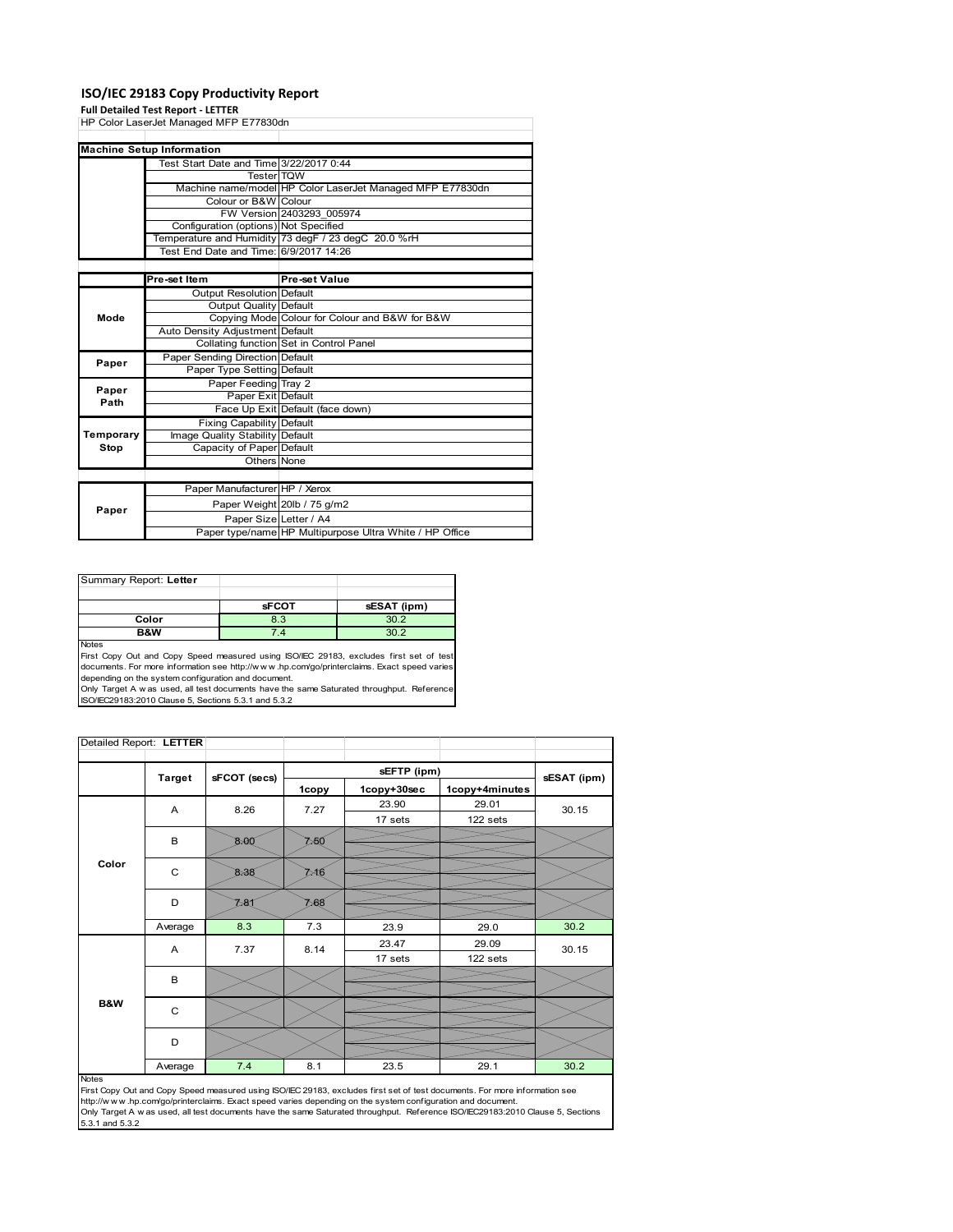### **ISO/IEC 29183 Copy Productivity Report**

#### **Full Detailed Test Report ‐ A4**

|           | HP Color LaserJet Managed MFP E77830dn  |                                                           |
|-----------|-----------------------------------------|-----------------------------------------------------------|
|           |                                         |                                                           |
|           | <b>Machine Setup Information</b>        |                                                           |
|           | Test Start Date and Time 3/22/2017 0:44 |                                                           |
|           | Tester TQW                              |                                                           |
|           |                                         | Machine name/model HP Color LaserJet Managed MFP E77830dn |
|           | Colour or B&W Colour                    |                                                           |
|           |                                         | FW Version 2403293 005974                                 |
|           | Configuration (options) Not Specified   |                                                           |
|           |                                         | Temperature and Humidity 73 degF / 23 degC 20.0 %rH       |
|           | Test End Date and Time: 6/9/2017 14:26  |                                                           |
|           |                                         |                                                           |
|           | Pre-set Item                            | <b>Pre-set Value</b>                                      |
|           | <b>Output Resolution Default</b>        |                                                           |
|           | Output Quality Default                  |                                                           |
| Mode      |                                         | Copying Mode Colour for Colour and B&W for B&W            |
|           | Auto Density Adjustment Default         |                                                           |
|           |                                         | Collating function Set in Control Panel                   |
| Paper     | Paper Sending Direction Default         |                                                           |
|           | Paper Type Setting Default              |                                                           |
| Paper     | Paper Feeding Tray 2                    |                                                           |
| Path      | Paper Exit Default                      |                                                           |
|           |                                         | Face Up Exit Default (face down)                          |
|           | <b>Fixing Capability Default</b>        |                                                           |
| Temporary | Image Quality Stability Default         |                                                           |
| Stop      | Capacity of Paper Default               |                                                           |
|           | Others None                             |                                                           |
|           |                                         |                                                           |
|           | Paper Manufacturer HP / Xerox           |                                                           |
| Paper     |                                         | Paper Weight 20lb / 75 g/m2                               |
|           | Paper Size Letter / A4                  |                                                           |
|           |                                         | Paper type/name HP Multipurpose Ultra White / HP Office   |

| Summary Report: A4 |              |             |
|--------------------|--------------|-------------|
|                    |              |             |
|                    | <b>sFCOT</b> | sESAT (ipm) |
| Colour             | 8.5          | 30.2        |
| B&W                |              | 302         |
| <b>Nickon</b>      |              |             |

Notes<br>First Copy Out and Copy Speed measured using ISO/IEC 29183, excludes first set of test<br>documents. For more information see http://www..hp.com/go/printerclaims. Exact speed varies

depending on the system configuration and document.<br>Only Target A w as used, all test documents have the same Saturated throughput. Reference<br>ISO/IEC29183:2010 Clause 5, Sections 5.3.1 and 5.3.2

| Detailed Report: A4 |               |              |       |             |                |             |
|---------------------|---------------|--------------|-------|-------------|----------------|-------------|
|                     |               |              |       | sEFTP (ipm) |                |             |
|                     | <b>Target</b> | sFCOT (secs) | 1copy | 1copy+30sec | 1copy+4minutes | sESAT (ipm) |
|                     | A             | 8.48         | 7.07  | 23.15       | 28.99          | 30.15       |
|                     |               |              |       | 17 sets     | 123 sets       |             |
|                     | B             |              |       |             |                |             |
|                     |               |              |       |             |                |             |
| Colour              | $\mathsf{C}$  |              |       |             |                |             |
|                     |               |              |       |             |                |             |
|                     | D             |              |       |             |                |             |
|                     |               |              |       |             |                |             |
|                     | Average       | 8.5          | 7.1   | 23.2        | 29.0           | 30.2        |
|                     | A             | 7.68         | 7.82  | 24.13       | 29.09          | 30.15       |
|                     |               |              |       | 18 sets     | 122 sets       |             |
|                     | B             |              |       |             |                |             |
| B&W                 |               |              |       |             |                |             |
|                     | C             |              |       |             |                |             |
|                     |               |              |       |             |                |             |
|                     | D             |              |       |             |                |             |
|                     | Average       | 7.7          | 7.8   | 24.1        | 29.1           | 30.2        |

Average 7.7 7 7.8 24.1 29.1 30.2<br>
First Copy Out and Copy Speed measured using ISO/IEC 29183, excludes first set of test documents. For more information see<br>
First://www.hp.com/go/printerclaims. Exact speed varies dependin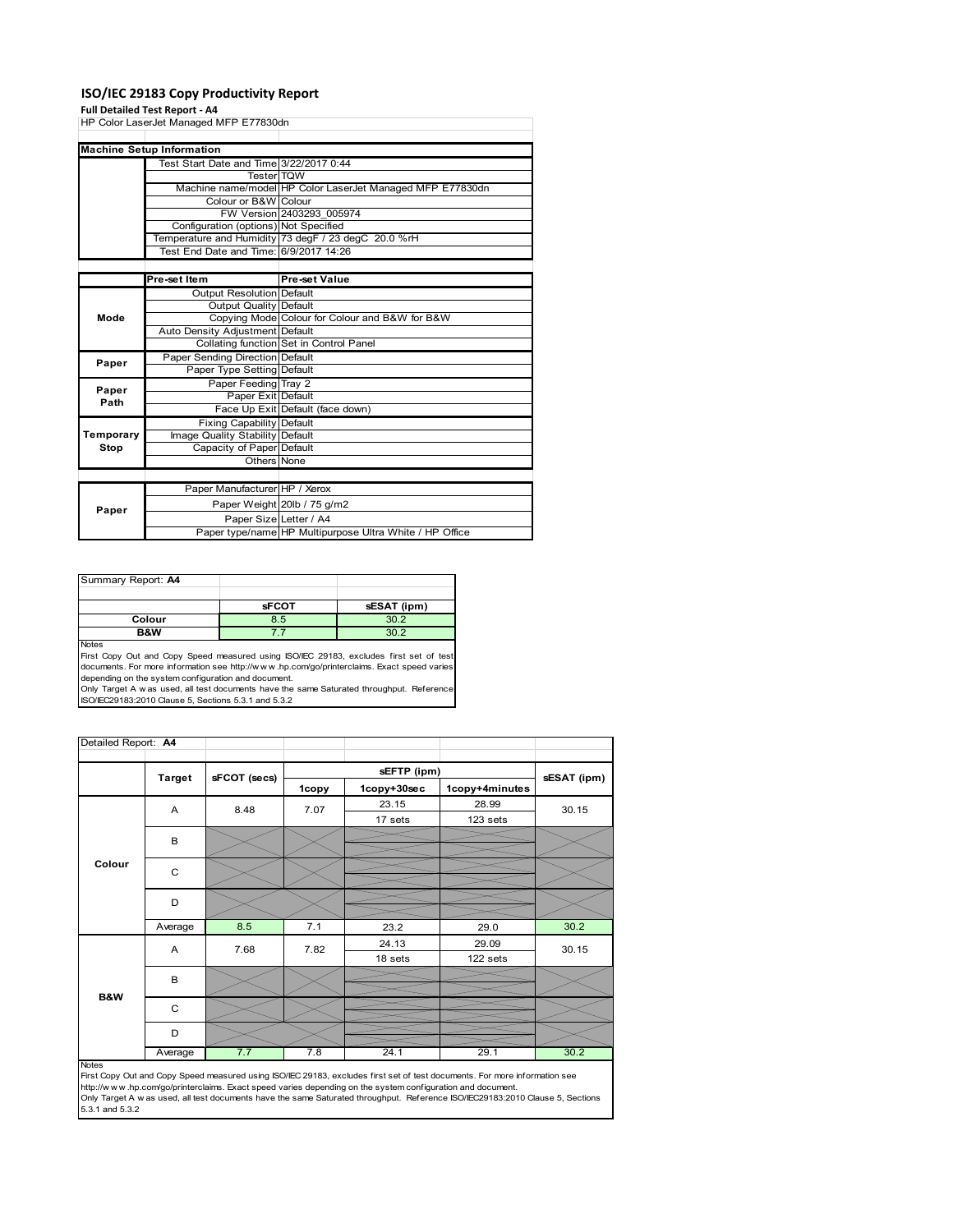### **ISO/IEC 24735 Copy Productivity Report**

Paper Size Letter / A4

**Full Detailed Test Report ‐ LETTER**

| <b>Machine Setup Information</b>        |                                                                 |  |
|-----------------------------------------|-----------------------------------------------------------------|--|
| Test Start Date and Time 6/8/2017 12:55 |                                                                 |  |
| <b>Tester</b> TOW                       |                                                                 |  |
|                                         | Machine name/model HP Color LaserJet Managed MFP E77830dn       |  |
| Colour or B&W Colour                    |                                                                 |  |
|                                         | FW Version 2403293 005974                                       |  |
| Configuration (options) Not Specified   |                                                                 |  |
|                                         | Temperature and Humidity 73 degF / 23 degC 20.0 %rH             |  |
| Test End Date and Time: 6/21/2017 10:16 |                                                                 |  |
|                                         |                                                                 |  |
| Pre-set Item                            | <b>Pre-set Value</b>                                            |  |
| <b>Output Resolution Default</b>        |                                                                 |  |
| Output Quality Default                  |                                                                 |  |
| Copying Mode Default                    |                                                                 |  |
| Auto Density Adjustment Default         |                                                                 |  |
|                                         | Collating function Activated (if not activated in default mode) |  |
| <b>Paper Sending Direction Default</b>  |                                                                 |  |
| Paper Type Setting Default              |                                                                 |  |
|                                         | Paper Feeding Standard cassette                                 |  |
|                                         | Paper Exit Standard exit tray                                   |  |
| Face Up Exit Default                    |                                                                 |  |
| <b>Fixing Capability Default</b>        |                                                                 |  |
| Image Quality Stability Default         |                                                                 |  |
| Capacity of Paper Default               |                                                                 |  |
|                                         | Others Default                                                  |  |
|                                         |                                                                 |  |
| Paper Manufacturer HP / Xerox           |                                                                 |  |
|                                         | Paper Weight 20lb / 75 g/m2                                     |  |

| ISO/IEC 24735 Copy Productivity Report |                                                     |             |                          |                 |                 |                 |
|----------------------------------------|-----------------------------------------------------|-------------|--------------------------|-----------------|-----------------|-----------------|
| Detailed Report: LETTER                |                                                     |             |                          |                 |                 |                 |
|                                        | Copying                                             | FSOT (secs) |                          | EFTP (ipm)      |                 | ESAT (ipm)      |
|                                        | <b>Mode</b>                                         | 1 set only  | 1 set only               | $1$ set + 30sec | 1 set $+$ 4 min | $1$ set + 30sec |
|                                        | 1:1                                                 | 18.18       | 13.20                    | 22.88           | 29.19           | 30.14           |
|                                        |                                                     | $1$ set $)$ | 5 sets                   | 32 sets         |                 |                 |
| 1:2<br><b>Color Mode</b>               | 30.05                                               | 7.98        | 15.48                    |                 | 21.98           |                 |
|                                        |                                                     |             | $1$ set $)$              | 4 sets          |                 |                 |
|                                        | 2:2                                                 | 27.67       | 8.66                     | 17.42           |                 | 22.00           |
|                                        |                                                     |             | $\left( 1$ set $\right)$ | 6 sets          |                 |                 |
|                                        | 1:1                                                 | 16.30       | 14.72                    | 25.04           | 28.98           | 30.14           |
|                                        |                                                     |             |                          | 5 sets          | 32 sets         |                 |
| <b>B&amp;W</b> mode                    | 1:2                                                 | 27.59       | 8.68                     | 15.82           |                 | 21.86           |
|                                        |                                                     |             |                          | 4 sets          |                 |                 |
|                                        | 2:2                                                 | 26.12       | 9.18                     | 17.60           |                 | 21.88           |
|                                        |                                                     |             |                          | 6 sets          |                 |                 |
| <b>Notes</b>                           | Reports located: http://www.hp.com/go/printerclaims |             |                          |                 |                 |                 |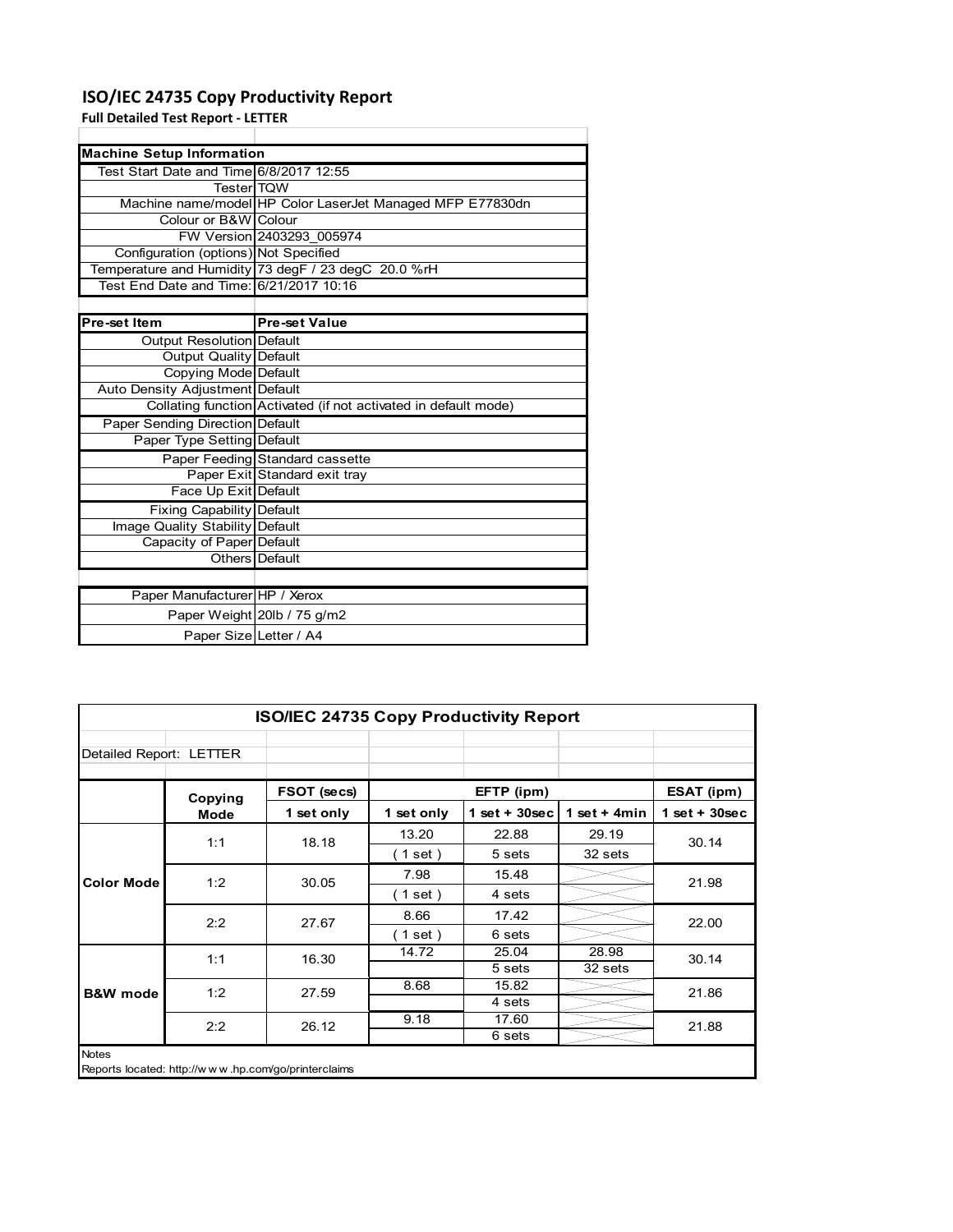### **ISO/IEC 24735 Copy Productivity Report**

**Full Detailed Test Report ‐ A4**

| <b>Machine Setup Information</b>        |                                                                 |
|-----------------------------------------|-----------------------------------------------------------------|
| Test Start Date and Time 6/8/2017 12:55 |                                                                 |
| <b>Tester</b> TOW                       |                                                                 |
|                                         | Machine name/model HP Color LaserJet Managed MFP E77830dn       |
| Colour or B&W Colour                    |                                                                 |
|                                         | FW Version 2403293 005974                                       |
| Configuration (options) Not Specified   |                                                                 |
|                                         | Temperature and Humidity 73 degF / 23 degC 20.0 %rH             |
| Test End Date and Time: 6/21/2017 10:16 |                                                                 |
|                                         |                                                                 |
| Pre-set Item                            | <b>Pre-set Value</b>                                            |
| Output Resolution Default               |                                                                 |
| <b>Output Quality Default</b>           |                                                                 |
| Copying Mode Default                    |                                                                 |
| Auto Density Adjustment Default         |                                                                 |
|                                         | Collating function Activated (if not activated in default mode) |
| Paper Sending Direction Default         |                                                                 |
| Paper Type Setting Default              |                                                                 |
|                                         | Paper Feeding Standard cassette                                 |
|                                         | Paper Exit Standard exit tray                                   |
| Face Up Exit Default                    |                                                                 |
| <b>Fixing Capability Default</b>        |                                                                 |
| Image Quality Stability Default         |                                                                 |
| Capacity of Paper Default               |                                                                 |
|                                         | Others Default                                                  |
|                                         |                                                                 |
| Paper Manufacturer HP / Xerox           |                                                                 |
|                                         | Paper Weight 20lb / 75 g/m2                                     |
| Paper Size Letter / A4                  |                                                                 |

| <b>ISO/IEC 24735 Copy Productivity Report</b> |                                                     |             |                          |                  |                |                 |  |
|-----------------------------------------------|-----------------------------------------------------|-------------|--------------------------|------------------|----------------|-----------------|--|
| Detailed Report: A4                           |                                                     |             |                          |                  |                |                 |  |
|                                               | Copying                                             | FSOT (secs) |                          | EFTP (ipm)       |                | ESAT (ipm)      |  |
|                                               | Mode                                                | 1 set only  | 1 set only               | 1 set + $30$ sec | 1 set + $4min$ | $1$ set + 30sec |  |
|                                               |                                                     | 18.03       | 13.31                    | 24.27            | 29.08          | 30.16           |  |
|                                               | 1:1                                                 |             | (1 set)                  | 5 sets           | 32 sets        |                 |  |
| Colour                                        | 1:2                                                 | 29.26       | 8.18                     | 15.38            |                | 22.04           |  |
| Mode                                          |                                                     |             | $\left( 1$ set $\right)$ | 4 sets           |                |                 |  |
|                                               | 2:2                                                 | 28.53       | 8.40                     | 15.84            |                | 22.06           |  |
|                                               |                                                     |             | (1 set)                  | 4 sets           |                |                 |  |
|                                               | 1:1                                                 | 15.75       | 15.23                    | 24.69            | 29.22          | 30.14           |  |
|                                               |                                                     |             |                          | 5 sets           | 32 sets        |                 |  |
| <b>B&amp;W</b> mode                           | 1:2                                                 | 27.78       | 8.62                     | 15.72            |                | 21.94           |  |
|                                               |                                                     |             |                          | 4 sets           |                |                 |  |
|                                               | 2:2                                                 | 26.75       | 8.96                     | 16.28            |                | 21.98           |  |
|                                               |                                                     |             |                          | 4 sets           |                |                 |  |
| <b>Notes</b>                                  | Reports located: http://www.hp.com/go/printerclaims |             |                          |                  |                |                 |  |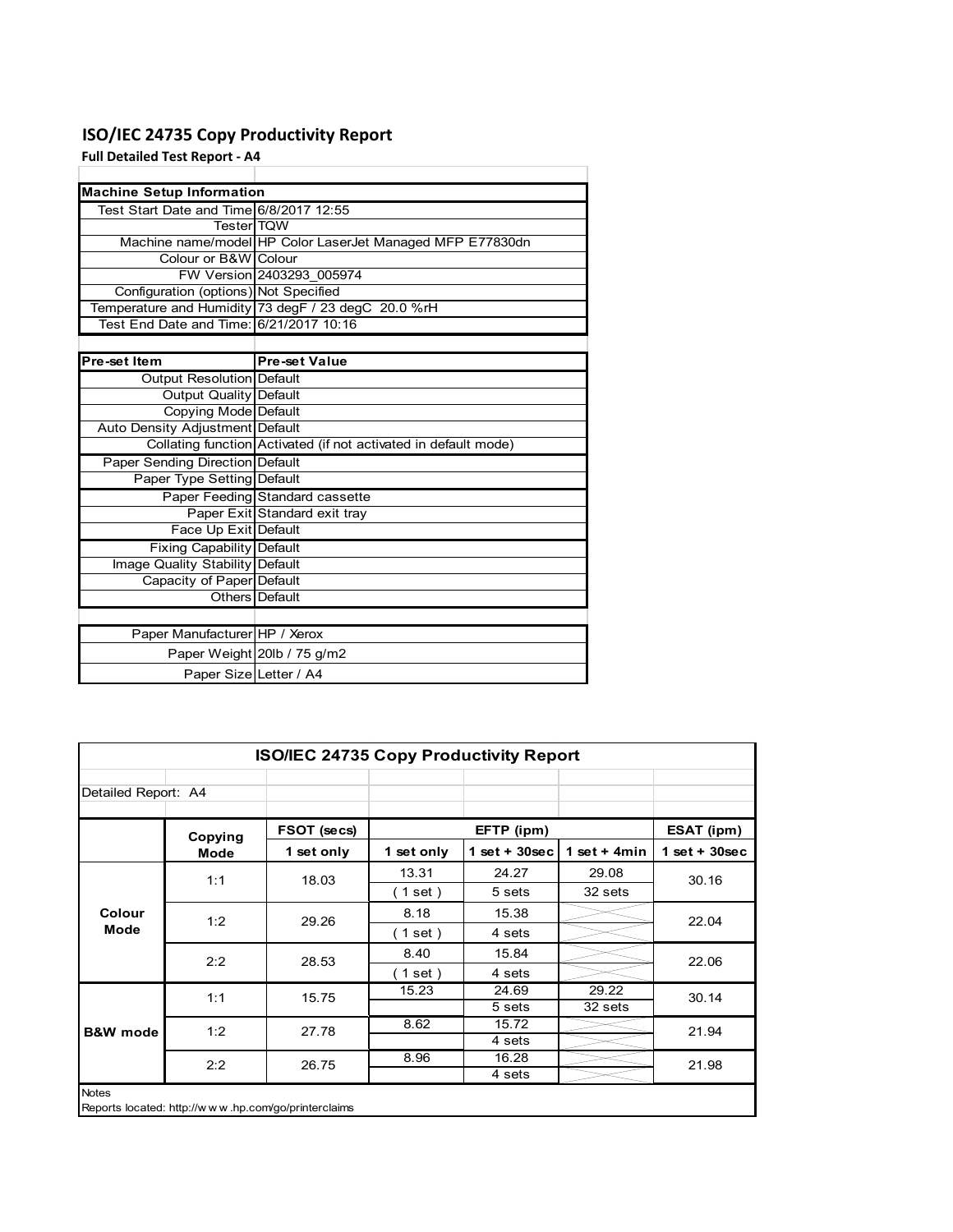# **ISO/IEC 17991 Scanning Productivity Report Full Detailed Test Report ‐ LETTER Machine Setup Information**

|            | <b>Machine Setup Information</b> |                                          |  |  |  |  |  |
|------------|----------------------------------|------------------------------------------|--|--|--|--|--|
|            | Test Start Date and Time         | 3/26/2017 22:37                          |  |  |  |  |  |
|            | Tester                           | TQW                                      |  |  |  |  |  |
|            | Machine name/model               | HP Color LaserJet Managed MFP E77830dn   |  |  |  |  |  |
|            | Colour or B&W                    | Colour                                   |  |  |  |  |  |
|            | Configuration (options)          | Default                                  |  |  |  |  |  |
|            | Temperature and Humidity         | 73 degF / 23 degC 20.0 %rH               |  |  |  |  |  |
|            | Voltage                          | 110V                                     |  |  |  |  |  |
|            | Test End Date and Time           | 8/14/2017 10:01                          |  |  |  |  |  |
|            |                                  |                                          |  |  |  |  |  |
|            | <b>Preset Item</b>               | <b>Preset Value</b>                      |  |  |  |  |  |
|            | Scanning resolution              | default (200 dpi)                        |  |  |  |  |  |
|            | Colour or grey scale/B&W         | default (colour)                         |  |  |  |  |  |
| Mode       | Duplex / simplex                 | default (simplex)                        |  |  |  |  |  |
| and        | Original page size               | default (A4)                             |  |  |  |  |  |
| Setting    | Paper feed orientation           | default (long edge)                      |  |  |  |  |  |
|            | Scan destination                 | default (shared network)                 |  |  |  |  |  |
|            | <b>Storing File Type</b>         | default (PDF-multi)                      |  |  |  |  |  |
|            | Auto scan quality adjustment     | default (factory preset default setting) |  |  |  |  |  |
| <b>ADF</b> | Paper feed direction             | default (long edge)                      |  |  |  |  |  |
|            | Output orientation               | default                                  |  |  |  |  |  |
| Paper-path | Scanning unit                    | default (duplex ADF)                     |  |  |  |  |  |

| ISO/IEC 17991 - Scan Summary Report: ADF Productivity Measurement |                |                      |              |                           |  |  |
|-------------------------------------------------------------------|----------------|----------------------|--------------|---------------------------|--|--|
| <b>Summary Report: Letter</b>                                     |                |                      |              |                           |  |  |
|                                                                   |                | <b>Scanning Mode</b> |              | <b>Measurement result</b> |  |  |
|                                                                   | File format    | Resolution           |              | scESAT 30secA             |  |  |
|                                                                   | version        |                      | side         | (ipm)                     |  |  |
| Colour                                                            | <b>PDF 1.4</b> | 200                  | single sided | 84.08                     |  |  |
|                                                                   |                |                      | double sided | 170.06                    |  |  |
| <b>B&amp;W</b>                                                    | <b>PDF 1.4</b> | 200                  | single sided | 84.10                     |  |  |
|                                                                   |                |                      | double sided | 169.85                    |  |  |
| <b>Notes</b>                                                      |                |                      |              |                           |  |  |

Notes 1) For more information see http://w w w .hp.com/go/printerclaims. 2) For the B/W results, the device scan setting is set to "Scan in B/W".

#### **ISO/IEC 17991 - Scan Summary Report: Network Folder Productivity Measurement**

| <b>Summary Report: Letter</b> |                          |            |              |                           |                  |               |
|-------------------------------|--------------------------|------------|--------------|---------------------------|------------------|---------------|
|                               | <b>Scanning Mode</b>     |            |              | <b>Measurement result</b> |                  |               |
|                               | File format              | Resolution | Scanning     | scEFTP 30secF             | File size 30secF | Number of     |
|                               | version                  |            | side         | (ipm)                     | (Mbyte)          | Sets (30secF) |
|                               | <b>PDF 1.4</b><br>Colour | 200        | single sided | 52.84                     | 6.88             | 12.00         |
|                               |                          |            | double sided | 56.91                     | 12.75            | 23.00         |
| <b>B&amp;W</b>                | <b>PDF 1.4</b>           | 200        | single sided | 66.21                     | 2.28             | 12.00         |
|                               |                          |            | double sided | 122.44                    | 4.71             | 25.00         |
| <b>Notes</b>                  |                          |            |              |                           |                  |               |

┓

Notes 1) For more information see http://w w w .hp.com/go/printerclaims. 2) For the B/W results, the device scan setting is set to "Scan in B/W".

|              | ISO/IEC 17991 - Scan Full Report: ADF Productivity Measurement |            |                  |                       |                           |                        |  |
|--------------|----------------------------------------------------------------|------------|------------------|-----------------------|---------------------------|------------------------|--|
|              | <b>Summary Report: Letter</b>                                  |            |                  |                       |                           |                        |  |
|              | <b>Scanning Mode</b>                                           |            |                  |                       | <b>Measurement result</b> |                        |  |
|              | File format<br>version                                         | Resolution | Scanning<br>side | scEFTP 1setA<br>(ipm) | scEFTP 30secA<br>(ipm)    | scESAT 30secA<br>(ipm) |  |
|              | <b>PDF 1.4</b>                                                 | 200        | single sided     | 38.12                 | 76.56                     | 84.08                  |  |
|              | Colour                                                         |            | double sided     | 39.83                 | 152.35                    | 170.06                 |  |
| B&W          | <b>PDF 1.4</b>                                                 |            | single sided     | 32.68                 | 76.96                     | 84.1                   |  |
|              |                                                                | 200        | double sided     | 44.65                 | 152.74                    | 169.85                 |  |
| <b>Notes</b> |                                                                |            |                  |                       |                           |                        |  |

Notes 1) For more information see http://w w w .hp.com/go/printerclaims. 2) For the B/W results, the device scan setting is set to "Scan in B/W".

| ISO/IEC 17991 - Scan Full Report: Network Folder Productivity Measurement |                        |              |                           |                       |                        |                             |                               |
|---------------------------------------------------------------------------|------------------------|--------------|---------------------------|-----------------------|------------------------|-----------------------------|-------------------------------|
| <b>Summary Report: Letter</b>                                             |                        |              |                           |                       |                        |                             |                               |
| <b>Scanning Mode</b>                                                      |                        |              | <b>Measurement result</b> |                       |                        |                             |                               |
|                                                                           | File format<br>version | Resolution   | Scanning<br>side          | scFFTP 1setF<br>(ipm) | scEFTP 30secF<br>(ipm) | File size 30secF<br>(Mbyte) | Number of<br>Sets<br>(30secF) |
| Colour                                                                    | PDF 1.4                | 200          | single sided              | 21.81                 | 52.84                  | 6.88                        | 12                            |
|                                                                           |                        |              | double sided              | 21.80                 | 56.91                  | 12.75                       | 23                            |
| <b>B&amp;W</b>                                                            | 200<br><b>PDF 1.4</b>  | single sided | 19.50                     | 66.21                 | 2.28                   | 12                          |                               |
|                                                                           |                        | double sided | 28.33                     | 122.44                | 4.71                   | 25                          |                               |
| <b>Notes</b>                                                              |                        |              |                           |                       |                        |                             |                               |

|                                  | <b>Test System Parameters</b>                                                                                                                               |                                                                                                                                                                         |
|----------------------------------|-------------------------------------------------------------------------------------------------------------------------------------------------------------|-------------------------------------------------------------------------------------------------------------------------------------------------------------------------|
|                                  | ltem                                                                                                                                                        | Value                                                                                                                                                                   |
|                                  | Computer name<br>Processor                                                                                                                                  | HP Compag Elite 8300 Small Form Factor                                                                                                                                  |
| System                           | System Chip Set<br><b>System Board</b><br><b>System Memory</b>                                                                                              | Intel Core i7 -3770, 3.4 GHz<br>Intel C216 Chipset Family SMBus Host Controller<br>System devices, default system BIOS<br>4 GB                                          |
|                                  | Hard Drive Subsystem<br>Video Subsystem<br>Optical Drive<br>I/O Subsystem<br><b>USB Subsystem</b><br><b>Operating System</b>                                | Standard disk drive (Seagate)<br>AMD Radeon HD 6350<br>HP DVD A DH16aCSHR ATA<br><b>Builtin</b><br>USB 2.0/3.0<br>Windows 7 Business/Ultimate, 64 bit, Build 7601, SP 1 |
| Scanning<br>Device<br>Connection | I ocation of network folder<br>Internet Protocol<br><b>Transfer Protocol</b><br>Hub<br>Network Speed<br><b>Connetion Cable</b><br>Wireless router<br>Others | PC<br>IP <sub>v4</sub><br><b>SMB</b><br>Trendnet Router and Gbit Switch<br>TCP 10/1000 Mbit Ethernet<br>Cat6 Straight cable<br>No use<br>No use                         |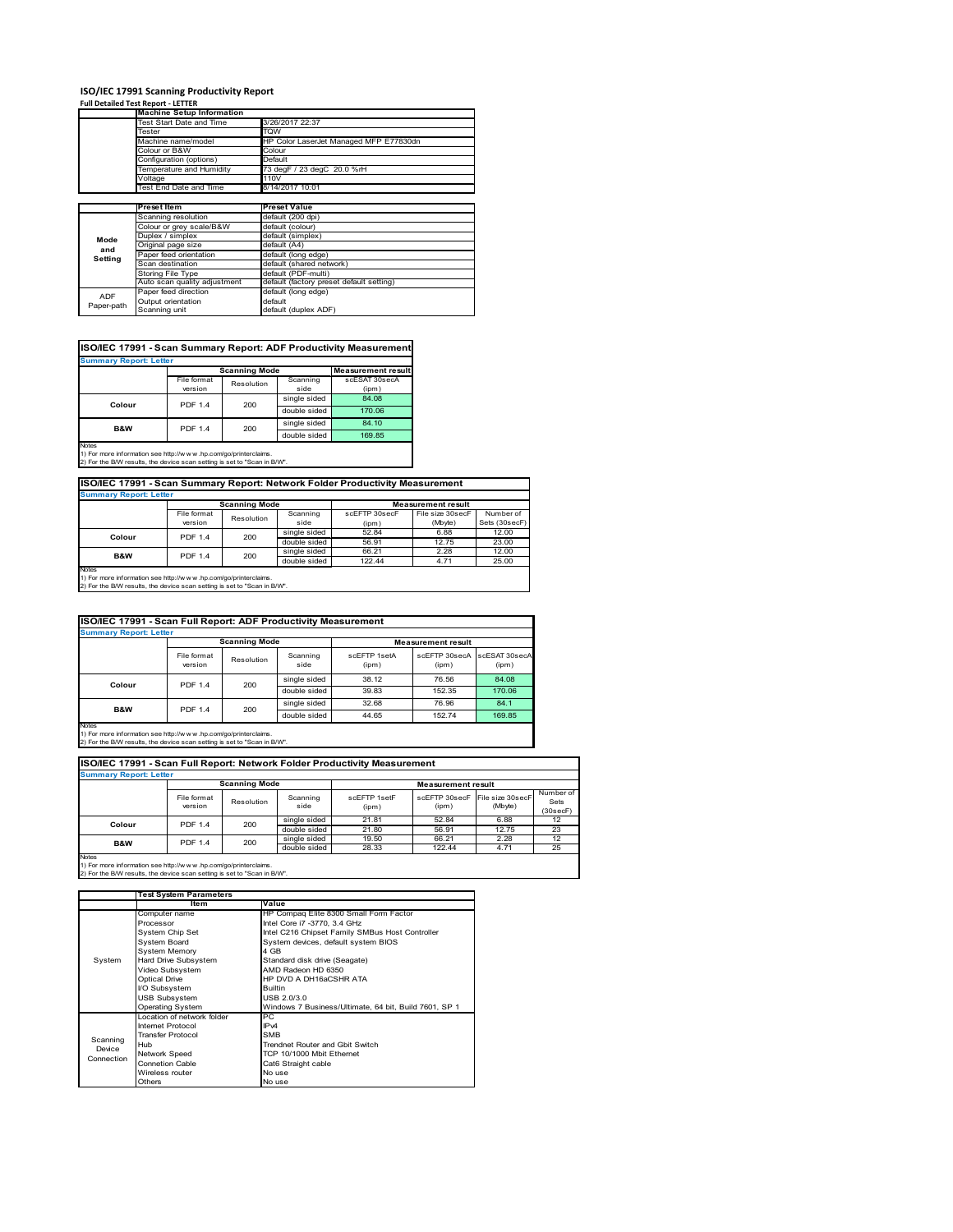### **ISO/IEC 17991 Scanning Productivity Report**

| Full Detailed Test Report - A4 |                                  |                                          |
|--------------------------------|----------------------------------|------------------------------------------|
|                                | <b>Machine Setup Information</b> |                                          |
|                                | Test Start Date and Time         | 3/26/2017 22:37                          |
|                                | Tester                           | TQW                                      |
|                                | Machine name/model               | HP Color LaserJet Managed MFP E77830dn   |
|                                | Colour or B&W                    | Colour                                   |
|                                | Configuration (options)          | Default                                  |
|                                | Temperature and Humidity         | 73 degF / 23 degC 20.0 %rH               |
|                                | Voltage                          | 110V                                     |
|                                | Test End Date and Time           | 8/14/2017 10:01                          |
|                                |                                  |                                          |
|                                | <b>Preset Item</b>               | <b>Preset Value</b>                      |
|                                | Scanning resolution              | default (200 dpi)                        |
|                                | Colour or grey scale/B&W         | default (colour)                         |
| Mode                           | Duplex / simplex                 | default (simplex)                        |
| and                            | Original page size               | default (A4)                             |
| Setting                        | Paper feed orientation           | default (long edge)                      |
|                                | Scan destination                 | default (shared network)                 |
|                                | Storing File Type                | default (PDF-multi)                      |
|                                | Auto scan quality adjustment     | default (factory preset default setting) |
| <b>ADF</b>                     | Paper feed direction             | default (long edge)                      |
| Paper-path                     | Output orientation               | default                                  |
|                                | Scanning unit                    | default (duplex ADF)                     |

### **ISO/IEC 17991 - Scan Summary Report: ADF Productivity Measurement**

| <b>Summary Report: A4</b> |                |                      |                           |               |  |  |
|---------------------------|----------------|----------------------|---------------------------|---------------|--|--|
|                           |                | <b>Scanning Mode</b> | <b>Measurement result</b> |               |  |  |
|                           | File format    | Resolution           | Scanning                  | scESAT 30secA |  |  |
|                           | version        |                      | side                      | (ipm)         |  |  |
| Colour                    | <b>PDF 1.4</b> | 200                  | single sided              | 85.89         |  |  |
|                           |                |                      | double sided              | 169.71        |  |  |
| <b>B&amp;W</b>            | <b>PDF 1.4</b> | 200                  | single sided              | 85.42         |  |  |
|                           |                |                      | double sided              | 168.87        |  |  |
| <b>Notes</b>              |                |                      |                           |               |  |  |

1) For more information see http://w w w .hp.com/go/printerclaims. 2) For the B/W results, the device scan setting is set to "Scan in B/W".

### **ISO/IEC 17991 - Scan Summary Report: Network Folder Productivity Measurement Summary Report: A4**

| <b>JUILLIALY REDUIL AT</b> |                      |            |              |                           |                  |               |
|----------------------------|----------------------|------------|--------------|---------------------------|------------------|---------------|
|                            | <b>Scanning Mode</b> |            |              | <b>Measurement result</b> |                  |               |
|                            | File format          | Resolution | Scanning     | scEFTP 30secF             | File size 30secF | Number of     |
|                            | version              |            | side         | (ipm)                     | (Mbyte)          | Sets (30secF) |
| Colour                     | <b>PDF 1.4</b>       | 200        | single sided | 54.35                     | 5.78             | 12.00         |
|                            |                      |            | double sided | 56.53                     | 10.76            | 23.00         |
| B&W                        | <b>PDF 1.4</b>       | 200        | single sided | 66.97                     | 2.27             | 12.00         |
|                            |                      |            | double sided | 118.72                    | 4.24             | 23.00         |
| <b>Notes</b>               |                      |            |              |                           |                  |               |

Notes 1) For more information see http://w w w .hp.com/go/printerclaims. 2) For the B/W results, the device scan setting is set to "Scan in B/W".

| ISO/IEC 17991 - Scan Full Report: ADF Productivity Measurement |                        |              |                  |                       |                           |                        |
|----------------------------------------------------------------|------------------------|--------------|------------------|-----------------------|---------------------------|------------------------|
| <b>Summary Report: A4</b>                                      |                        |              |                  |                       |                           |                        |
|                                                                | <b>Scanning Mode</b>   |              |                  |                       | <b>Measurement result</b> |                        |
|                                                                | File format<br>version | Resolution   | Scanning<br>side | scFFTP 1setA<br>(ipm) | scEETP 30secA<br>(ipm)    | scESAT 30secA<br>(ipm) |
| Colour                                                         | <b>PDF 1.4</b><br>200  |              | single sided     | 39.16                 | 78.4                      | 85.89                  |
|                                                                |                        | double sided | 46.53            | 146.48                | 169.71                    |                        |
| <b>B&amp;W</b>                                                 | <b>PDF 1.4</b>         | 200          | single sided     | 37.06                 | 77.9                      | 85.42                  |
|                                                                |                        |              | double sided     | 43.53                 | 151.14                    | 168.87                 |
| Notes                                                          |                        |              |                  |                       |                           |                        |

Notes 1) For more information see http://w w w .hp.com/go/printerclaims. 2) For the B/W results, the device scan setting is set to "Scan in B/W".

| ISO/IEC 17991 - Scan Full Report: Network Folder Productivity Measurement |                        |                      |                  |                       |                           |                                           |                               |
|---------------------------------------------------------------------------|------------------------|----------------------|------------------|-----------------------|---------------------------|-------------------------------------------|-------------------------------|
| <b>Summary Report: A4</b>                                                 |                        |                      |                  |                       |                           |                                           |                               |
|                                                                           |                        | <b>Scanning Mode</b> |                  |                       | <b>Measurement result</b> |                                           |                               |
|                                                                           | File format<br>version | Resolution           | Scanning<br>side | scFFTP 1setF<br>(ipm) | (ipm)                     | scEFTP 30secF File size 30secF<br>(Mbyte) | Number of<br>Sets<br>(30secF) |
| Colour                                                                    | <b>PDF 1.4</b>         | 200                  | single sided     | 22.90                 | 54.35                     | 5.78                                      | 12                            |
|                                                                           |                        |                      | double sided     | 24.23                 | 56.53                     | 10.76                                     | 23                            |
| <b>B&amp;W</b>                                                            | <b>PDF 1.4</b>         | 200                  | single sided     | 26.66                 | 66.97                     | 2.27                                      | 12                            |
|                                                                           |                        |                      | double sided     | 28.33                 | 118.72                    | 4.24                                      | 23                            |
| <b>Notes</b>                                                              |                        |                      |                  |                       |                           |                                           |                               |

|            | <b>Test System Parameters</b> |                                                       |
|------------|-------------------------------|-------------------------------------------------------|
|            | ltem                          | Value                                                 |
|            | Computer name                 | HP Compaq Elite 8300 Small Form Factor                |
|            | Processor                     | Intel Core i7 -3770, 3.4 GHz                          |
|            | System Chip Set               | Intel C216 Chipset Family SMBus Host Controller       |
|            | System Board                  | System devices, default system BIOS                   |
|            | <b>System Memory</b>          | 4 GB                                                  |
| System     | Hard Drive Subsystem          | Standard disk drive (Seagate)                         |
|            | Video Subsystem               | AMD Radeon HD 6350                                    |
|            | <b>Optical Drive</b>          | HP DVD A DH16aCSHR ATA                                |
|            | I/O Subsystem                 | <b>Builtin</b>                                        |
|            | <b>USB Subsystem</b>          | USB 2.0/3.0                                           |
|            | <b>Operating System</b>       | Windows 7 Business/Ultimate, 64 bit, Build 7601, SP 1 |
|            | I ocation of network folder   | РC                                                    |
|            | <b>Internet Protocol</b>      | IP <sub>v4</sub>                                      |
| Scanning   | <b>Transfer Protocol</b>      | <b>SMB</b>                                            |
| Device     | Hub                           | Trendnet Router and Gbit Switch                       |
|            | Network Speed                 | TCP 10/1000 Mbit Ethernet                             |
| Connection | <b>Connetion Cable</b>        | Cat6 Straight cable                                   |
|            | Wireless router               | No use                                                |
|            | Others                        | No use                                                |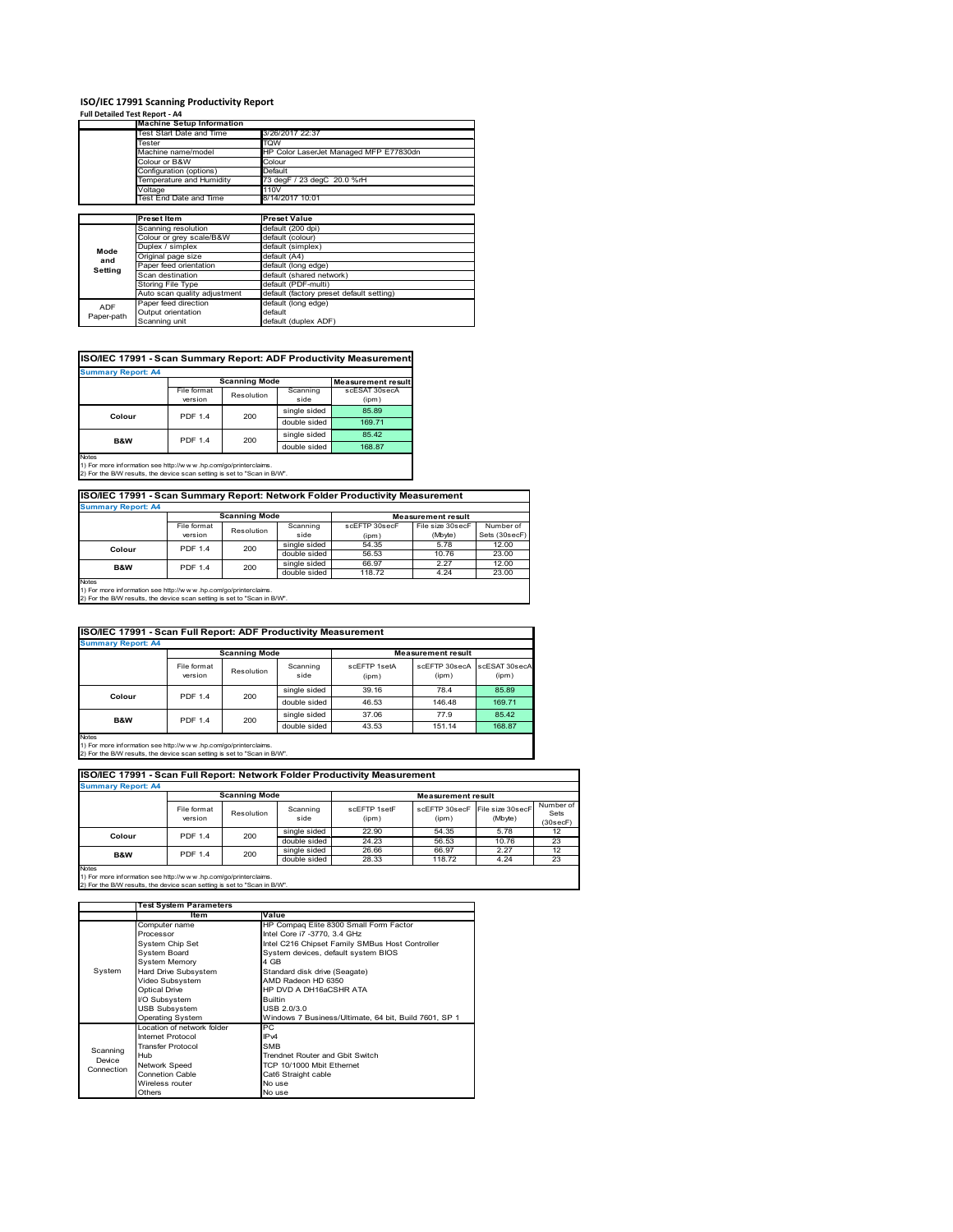#### **ISO/IEC 17991 Scanning Productivity Report**

|            | <b>Full Detailed Test Report - Tabloid</b>                                                                     |                                          |  |  |  |  |  |
|------------|----------------------------------------------------------------------------------------------------------------|------------------------------------------|--|--|--|--|--|
|            | <b>Machine Setup Information</b>                                                                               |                                          |  |  |  |  |  |
|            | Test Start Date and Time                                                                                       | 3/26/2017 22:37                          |  |  |  |  |  |
|            | Tester                                                                                                         | TQW                                      |  |  |  |  |  |
|            | Machine name/model                                                                                             | HP Color LaserJet Managed MFP E77830dn   |  |  |  |  |  |
|            | Colour or B&W                                                                                                  | Colour                                   |  |  |  |  |  |
|            | Configuration (options)                                                                                        | Default                                  |  |  |  |  |  |
|            | Temperature and Humidity                                                                                       | 73 degF / 23 degC 20.0 %rH               |  |  |  |  |  |
|            | Voltage                                                                                                        | 110V                                     |  |  |  |  |  |
|            | <b>Test End Date and Time</b>                                                                                  | 8/14/2017 10:01                          |  |  |  |  |  |
|            |                                                                                                                |                                          |  |  |  |  |  |
|            | <b>Preset Item</b>                                                                                             | <b>Preset Value</b>                      |  |  |  |  |  |
|            | Scanning resolution                                                                                            | default (200 dpi)                        |  |  |  |  |  |
|            | Colour or grey scale/B&W                                                                                       | default (colour)                         |  |  |  |  |  |
| Mode       | Duplex / simplex                                                                                               | default (simplex)                        |  |  |  |  |  |
| and        | Original page size                                                                                             | default (A4)                             |  |  |  |  |  |
| Setting    | Paper feed orientation                                                                                         | default (long edge)                      |  |  |  |  |  |
|            | Scan destination                                                                                               | default (shared network)                 |  |  |  |  |  |
|            | Storing File Type                                                                                              | default (PDF-multi)                      |  |  |  |  |  |
|            | Auto scan quality adjustment                                                                                   | default (factory preset default setting) |  |  |  |  |  |
| <b>ADF</b> | Paper feed direction                                                                                           | default (long edge)                      |  |  |  |  |  |
| Paper-path | Output orientation                                                                                             | default                                  |  |  |  |  |  |
|            | Orange and the contract of the first state of the first of the first of the first of the first of the first of |                                          |  |  |  |  |  |

### **ISO/IEC 17991 - Scan Summary Report: ADF Productivity Measurement**

| <b>Summary Report: Tabloid</b> |                        |                      |                  |                           |  |
|--------------------------------|------------------------|----------------------|------------------|---------------------------|--|
|                                |                        | <b>Scanning Mode</b> |                  | <b>Measurement result</b> |  |
|                                | File format<br>version | Resolution           | Scanning<br>side | scESAT 30secA<br>(ipm)    |  |
| Colour                         | <b>PDF 1.4</b>         | 200                  | single sided     | 49.33                     |  |
|                                |                        |                      | double sided     | 98.20                     |  |
| <b>B&amp;W</b>                 | <b>PDF 1.4</b>         | 200                  | single sided     | 49.20                     |  |
|                                |                        |                      | double sided     | 97.93                     |  |
| <b>Notes</b>                   |                        |                      |                  |                           |  |

Notes 1) For more information see http://w w w .hp.com/go/printerclaims. 2) For the B/W results, the device scan setting is set to "Scan in B/W".

### **ISO/IEC 17991 - Scan Summary Report: Network Folder Productivity Measurement**

default (duplex ADF)

| <b>Summary Report: Tabloid</b> |                      |            |              |                           |                  |               |
|--------------------------------|----------------------|------------|--------------|---------------------------|------------------|---------------|
|                                | <b>Scanning Mode</b> |            |              | <b>Measurement result</b> |                  |               |
|                                | File format          | Resolution | Scanning     | scEFTP 30secF             | File size 30secF | Number of     |
|                                | version              |            | side         | (ipm)                     | (Mbyte)          | Sets (30secF) |
| Colour                         | <b>PDF 1.4</b>       | 200        | single sided | 30.96                     | 7.23             | 8.00          |
|                                |                      |            | double sided | 32.15                     | 13.01            | 14.00         |
| B&W                            | <b>PDF 1.4</b>       | 200        | single sided | 38.79                     | 2.57             | 8.00          |
|                                |                      |            | double sided | 69.28                     | 4.48             | 14.00         |
| <b>Notes</b>                   |                      |            |              |                           |                  |               |

Notes 1) For more information see http://w w w .hp.com/go/printerclaims. 2) For the B/W results, the device scan setting is set to "Scan in B/W".

| ISO/IEC 17991 - Scan Full Report: ADF Productivity Measurement |                                |                      |                  |                       |                                      |       |  |
|----------------------------------------------------------------|--------------------------------|----------------------|------------------|-----------------------|--------------------------------------|-------|--|
|                                                                | <b>Summary Report: Tabloid</b> |                      |                  |                       |                                      |       |  |
|                                                                |                                | <b>Scanning Mode</b> |                  |                       | <b>Measurement result</b>            |       |  |
|                                                                | File format<br>version         | Resolution           | Scanning<br>side | scFFTP 1setA<br>(ipm) | scEFTP 30secA scESAT 30secA<br>(ipm) | (ipm) |  |
| Colour                                                         | <b>PDF 1.4</b><br>200          |                      | single sided     | 28.73                 | 45.27                                | 49.33 |  |
|                                                                |                                |                      | double sided     | 34.38                 | 88.49                                | 98.2  |  |
| B&W                                                            | <b>PDF 1.4</b>                 | 200                  | single sided     | 28.56                 | 44.89                                | 49.2  |  |
|                                                                |                                |                      | double sided     | 38.71                 | 88.11                                | 97.93 |  |
| <b>Notes</b>                                                   |                                |                      |                  |                       |                                      |       |  |

Notes 1) For more information see http://w w w .hp.com/go/printerclaims. 2) For the B/W results, the device scan setting is set to "Scan in B/W".

| ISO/IEC 17991 - Scan Full Report: Network Folder Productivity Measurement |                        |            |                  |                           |                                         |         |                               |
|---------------------------------------------------------------------------|------------------------|------------|------------------|---------------------------|-----------------------------------------|---------|-------------------------------|
| <b>Summary Report: Tabloid</b>                                            |                        |            |                  |                           |                                         |         |                               |
|                                                                           | <b>Scanning Mode</b>   |            |                  | <b>Measurement result</b> |                                         |         |                               |
|                                                                           | File format<br>version | Resolution | Scanning<br>side | scEFTP 1setF<br>(ipm)     | scEFTP 30secF File size 30secF<br>(ipm) | (Mbyte) | Number of<br>Sets<br>(30secF) |
| Colour                                                                    | <b>PDF 1.4</b>         | 200        | single sided     | 15.50                     | 30.96                                   | 7.23    | 8                             |
|                                                                           |                        |            | double sided     | 12.95                     | 32.15                                   | 13.01   | 14                            |
| <b>B&amp;W</b>                                                            | <b>PDF 1.4</b>         | 200        | single sided     | 20.90                     | 38.79                                   | 2.57    | 8                             |
|                                                                           |                        |            | double sided     | 24.00                     | 69.28                                   | 4.48    | 14                            |
| <b>Notes</b>                                                              |                        |            |                  |                           |                                         |         |                               |

|            | <b>Test System Parameters</b> |                                                       |
|------------|-------------------------------|-------------------------------------------------------|
|            | <b>Item</b>                   | Value                                                 |
|            | Computer name                 | HP Compaq Elite 8300 Small Form Factor                |
|            | Processor                     | Intel Core i7 -3770, 3.4 GHz                          |
|            | System Chip Set               | Intel C216 Chipset Family SMBus Host Controller       |
|            | <b>System Board</b>           | System devices, default system BIOS                   |
|            | <b>System Memory</b>          | 4 GB                                                  |
| System     | Hard Drive Subsystem          | Standard disk drive (Seagate)                         |
|            | Video Subsystem               | AMD Radeon HD 6350                                    |
|            | Optical Drive                 | HP DVD A DH16aCSHR ATA                                |
|            | I/O Subsystem                 | <b>Builtin</b>                                        |
|            | <b>USB Subsystem</b>          | USB 2.0/3.0                                           |
|            | <b>Operating System</b>       | Windows 7 Business/Ultimate, 64 bit, Build 7601, SP 1 |
|            | Location of network folder    | РC                                                    |
|            | Internet Protocol             | IP <sub>v4</sub>                                      |
| Scanning   | <b>Transfer Protocol</b>      | <b>SMB</b>                                            |
| Device     | Hub                           | Trendnet Router and Gbit Switch                       |
| Connection | Network Speed                 | TCP 10/1000 Mbit Ethernet                             |
|            | <b>Connetion Cable</b>        | Cat6 Straight cable                                   |
|            | Wireless router               | No use                                                |
|            | Others                        | No use                                                |